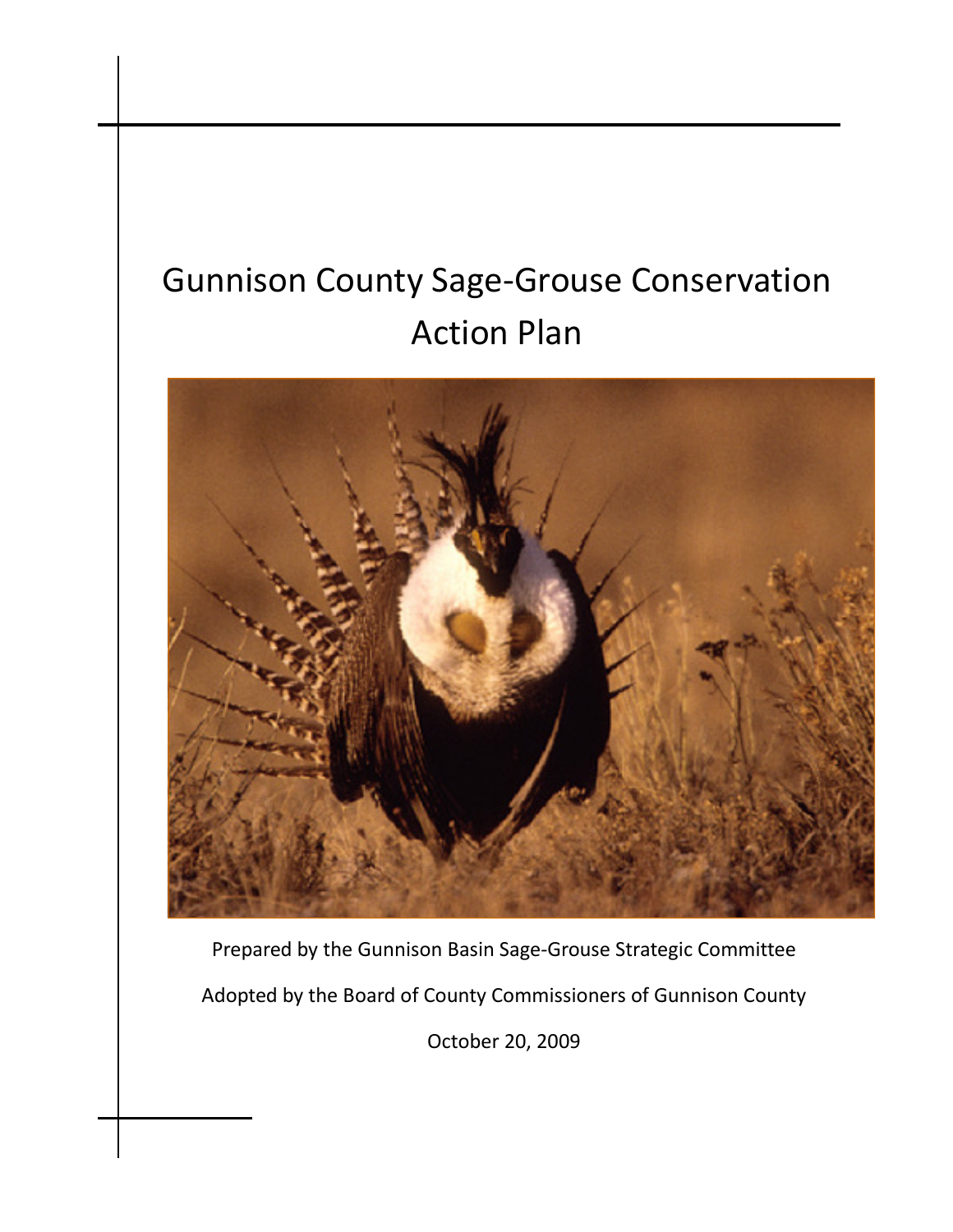#### Table of Contents

| H. | <b>Action Items</b>                                                                                                                                                                                                                 |
|----|-------------------------------------------------------------------------------------------------------------------------------------------------------------------------------------------------------------------------------------|
|    | Action Item Format Template                                                                                                                                                                                                         |
|    |                                                                                                                                                                                                                                     |
|    | Action Item #2: Create Organizational Structure for Action Plan Implementation  5                                                                                                                                                   |
|    |                                                                                                                                                                                                                                     |
|    |                                                                                                                                                                                                                                     |
|    | Action Item #5: Campaign for Continuation of Land Use Preservation Fund  10                                                                                                                                                         |
|    | Action Item #6: Coordination of Invasive Plant Control Efforts [11, 11, 11, 11]                                                                                                                                                     |
|    | Action Item #7: Programmatic Environmental Assessments for Habitat Projects  12                                                                                                                                                     |
|    |                                                                                                                                                                                                                                     |
|    |                                                                                                                                                                                                                                     |
|    |                                                                                                                                                                                                                                     |
|    |                                                                                                                                                                                                                                     |
|    |                                                                                                                                                                                                                                     |
|    |                                                                                                                                                                                                                                     |
|    |                                                                                                                                                                                                                                     |
|    | III. Implementation Plan                                                                                                                                                                                                            |
|    | Implementation Schedule (and according to the control of the control of the control of the control of the control of the control of the control of the control of the control of the control of the control of the control of<br>23 |
|    |                                                                                                                                                                                                                                     |
|    |                                                                                                                                                                                                                                     |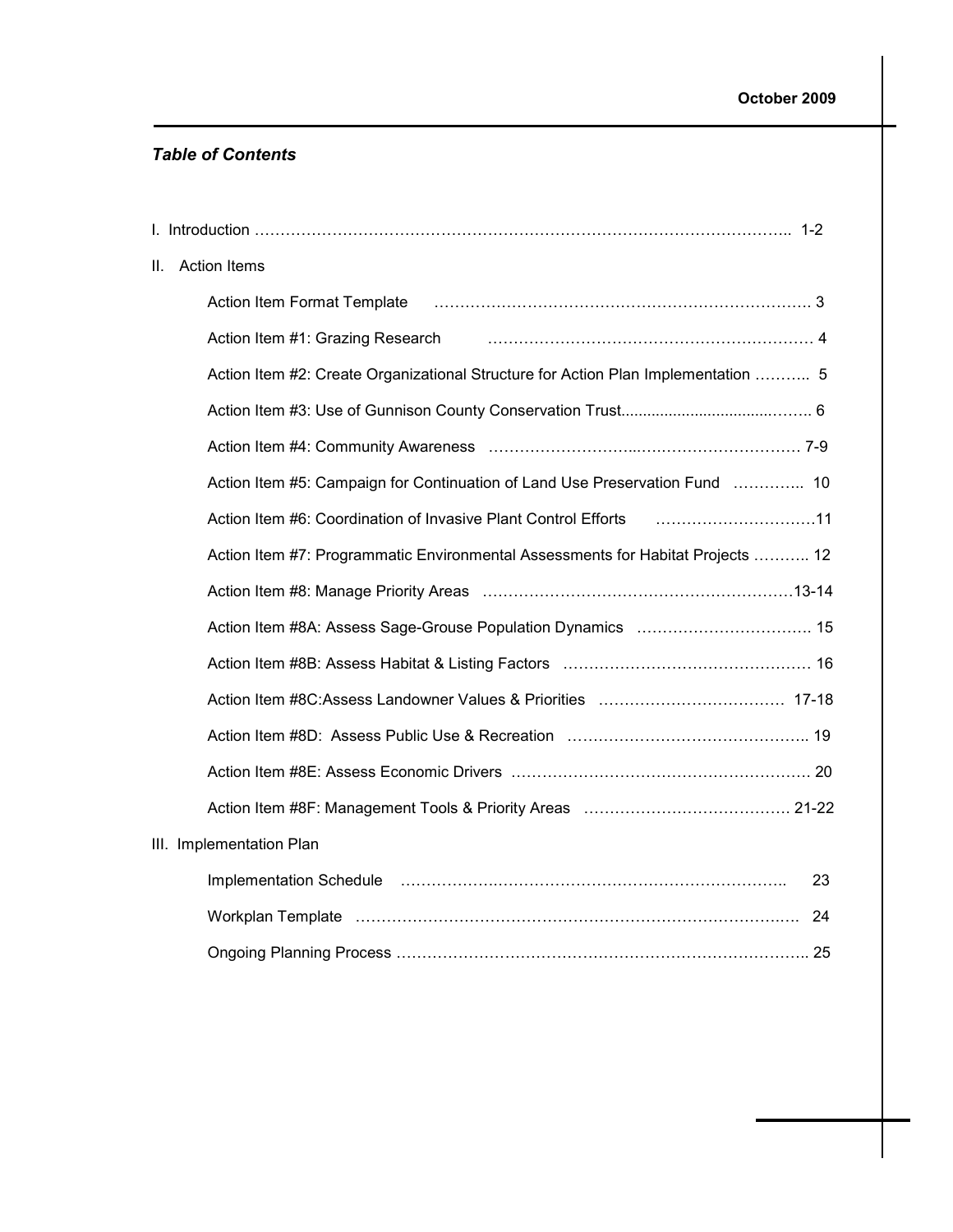#### Introduction

This Conservation Action Plan is the result of the efforts of the Gunnison Basin Sage-grouse Strategic Committee to ensure that adequate work is being conducted to conserve the Gunnison Sage-grouse. By creating a Conservation Action Plan, the scope of the work can be narrowed to specific needs identified in the plan, helping to guide the group in its efforts. The actions in this plan are based on two different criteria.

1)The first is that every action addresses one or more of the seven objectives listed in the Strategic Plan. If it doesn't meet one of the objectives, it is unlikely that it fits into the role of the Strategic Committee.

 2) The second criteria for actions included in this plan relate to the five listing factors of the U.S. Fish and Wildlife Service. Since ultimately, most of the decisions related to listing are based on these five factors, emphasis should be placed on the actions that can help answer and address these questions. This will demonstrate this committee's efforts for the conservation of the sage-grouse in the Gunnison Basin. This Conservation Action Plan will help to continue to conserve the Gunnison Sage-grouse and work to preclude the need to list it under the Endangered Species Act. At a minimum the Plan will demonstrate the willingness of the Gunnison County community to preserve and protect the habitat which will lessen the impact if listing does occur.

It is the committee's duty to rank and prioritize the actions based on available time and resources. Doing this will give the committee focus and a goal to work towards. Some of these action items may take longer than others and it should be understood that the suggested timelines listed are provided only as estimates from which to set initial goals for completion of actions. The ultimate success of this Conservation Action Plan depends on the availability of resources to enable timely completion of tasks. We recognize that delays and/or bottlenecks may be inevitable. Regular evaluation of Action Item progress and results is important to properly manage these efforts and focus the project implementation team on key issues.

#### Responsibility

Gunnison County is responsible for facilitating the implementation of this Conservation Action Plan with assistance from the appropriate stakeholders in the form of financial and physical resources, program oversight, guidance and direction. Successful implementation is limited to the degree that it complies with existing regulations (i.e. federal/state/local laws, etc…).

#### Including Stakeholders

One of the key elements of having a successful action plan is to include all stakeholders involved. The Strategic Plan identifies and defines stakeholder groups. Identifying stakeholders is the first step for working on this Conservation Action Plan. By including all interested parties, well thought out decisions will be made and all interests will have the opportunity to be heard. The involvement of stakeholders cannot be a passive invitation to participate, but a responsibility of the County to provide assurance that stakeholder participation is comprehensive and dedicated. Prior to implementing this Conservation Action Plan, the Gunnison County Wildlife Conservation Coordinator must create a database of stakeholders' contact information. The database will ensure a complete list of stakeholders for participation in meetings related to action items of interest to them.

#### Conservation Action Plan Prioritization Process

Prioritization of Action Items can assume a variety of criteria and assumptions. In this initial year of the Action Plan, the goal of the committee was to make progress toward achieving the Strategic Plan mission. Consequently, prioritization ranking was more a function of feasibility and likelihood of success rather than the overall impact of the results. In the beginning it is more important to raise awareness, assemble an organizational structure and experience success. We anticipate that future prioritization efforts will concentrate more on the consequence of the actions.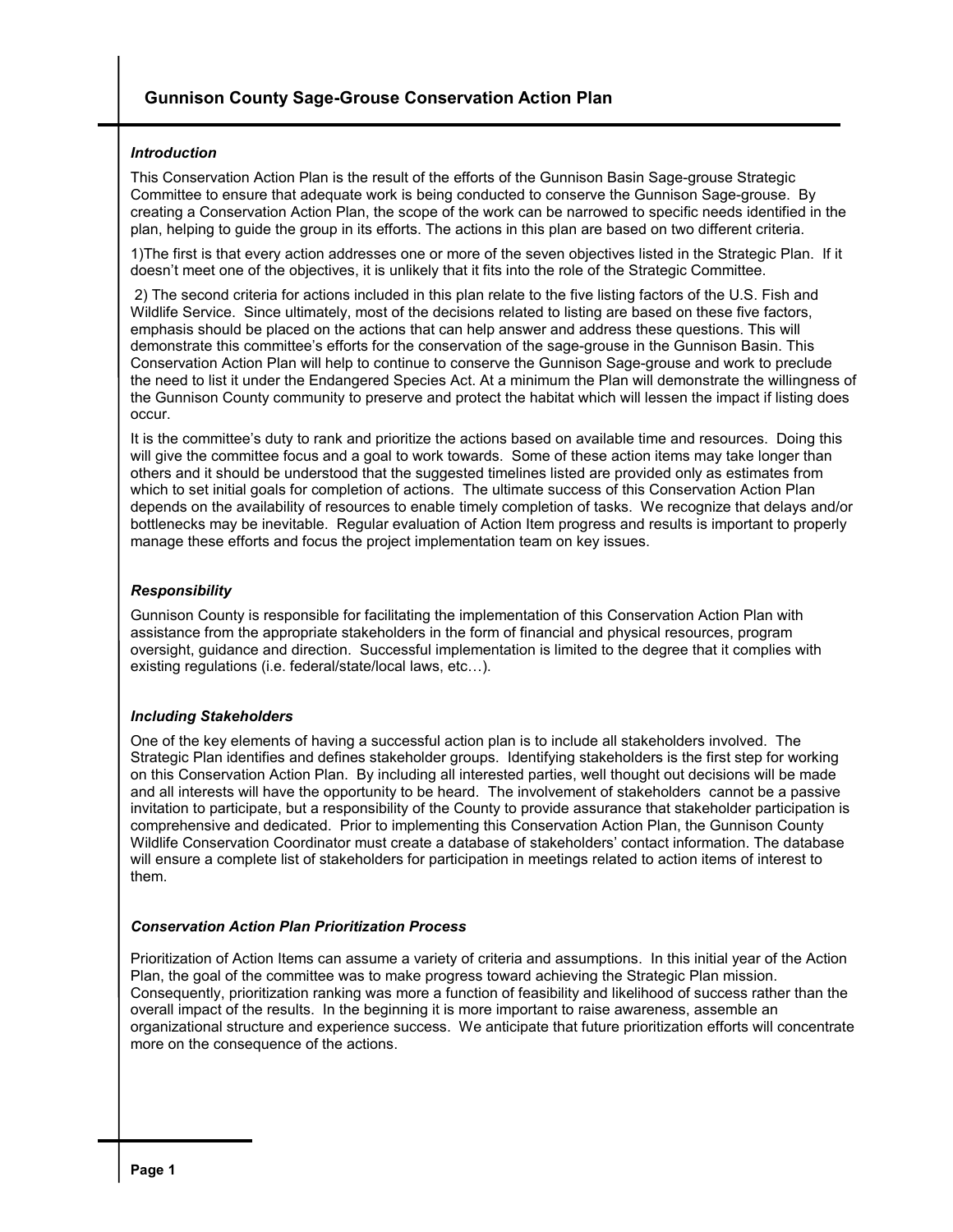In order to prioritize action items, the Gunnison Basin Sage-Grouse Strategic Committee completed an exercise where each action item was evaluated on three criteria:

1) Feasibility: Whether or not the completion of the Action Item could be done in the 12 to 36 month time period for the plan.

2) Resources: Whether or not the resources needed to complete the Action Item are available or realistically obtainable.

3) Sponsorship: Those who would be responsible for completing the action item have the time and resources available to be successful.

Each of these criteria were ranked on a scale of three levels;

High: Highly likely that the action item would succeed

Medium: May succeed but would depend on the scope and/or resources

Low: Not likely to succeed or not likely to obtain necessary resources

The members of the Gunnison Basin Sage-Grouse Strategic Committee each ranked every Action Item. High, medium and low scores were tallied and priorities were determined based on these tallies. Action Items in this Plan are listed in order of the priority rankings completed by the Strategic Committee. It is important to point out that even though an Action Item may have received a lower ranking through this prioritization exercise, it does not mean the Action Item is not important. Some of the items that are needed the most to work toward conserving the grouse are also the least feasible, need the most resources, and will need the most sponsorship to complete. If a person, team or agency takes sponsorship and works hard to complete a lower ranked item, it may move to the top of the priority list to complete.

#### Implementation Schedule & Ongoing Planning Process

To achieve manageable results, Action Items are defined with the intent of being completed within 12-36 months. Should the scope of a particular Action Item grow beyond this timeframe, that Action Item should be re-evaluated. The items have been prioritized and timelines will be placed on the items to ensure the work continues to completion. Availability of necessary resources will influence scheduling of Action Items. Other scheduling considerations include the seasonality of the work, the life cycle of the sage-grouse and relationships among the individual Action Items.

Action Item Project Teams will provide the County with regular updates of their progress. Every six months the Strategic Committee should review Action Items, update the schedule, and address issues with the progress of Action Items. The Ongoing Planning Process (See page 25) is needed to ensure that current and future Action Items are relevant and reflect the priorities of ongoing conservation efforts. On an annual basis, the County will review and approve the results of the annual planning process.

#### **Summary**

The Gunnison County Sage-Grouse Conservation Action Plan is considered a living document and must undergo continual review and revision to be effective. While the plan is the responsibility of Gunnison County, the success of the plan depends on the mobilization and commitment of the community at large. Involvement and compromise across stakeholders is necessary to achieve balanced results in light of the broader needs and interests of our community. In the end, we will meet the objectives set forth in the Strategic Plan.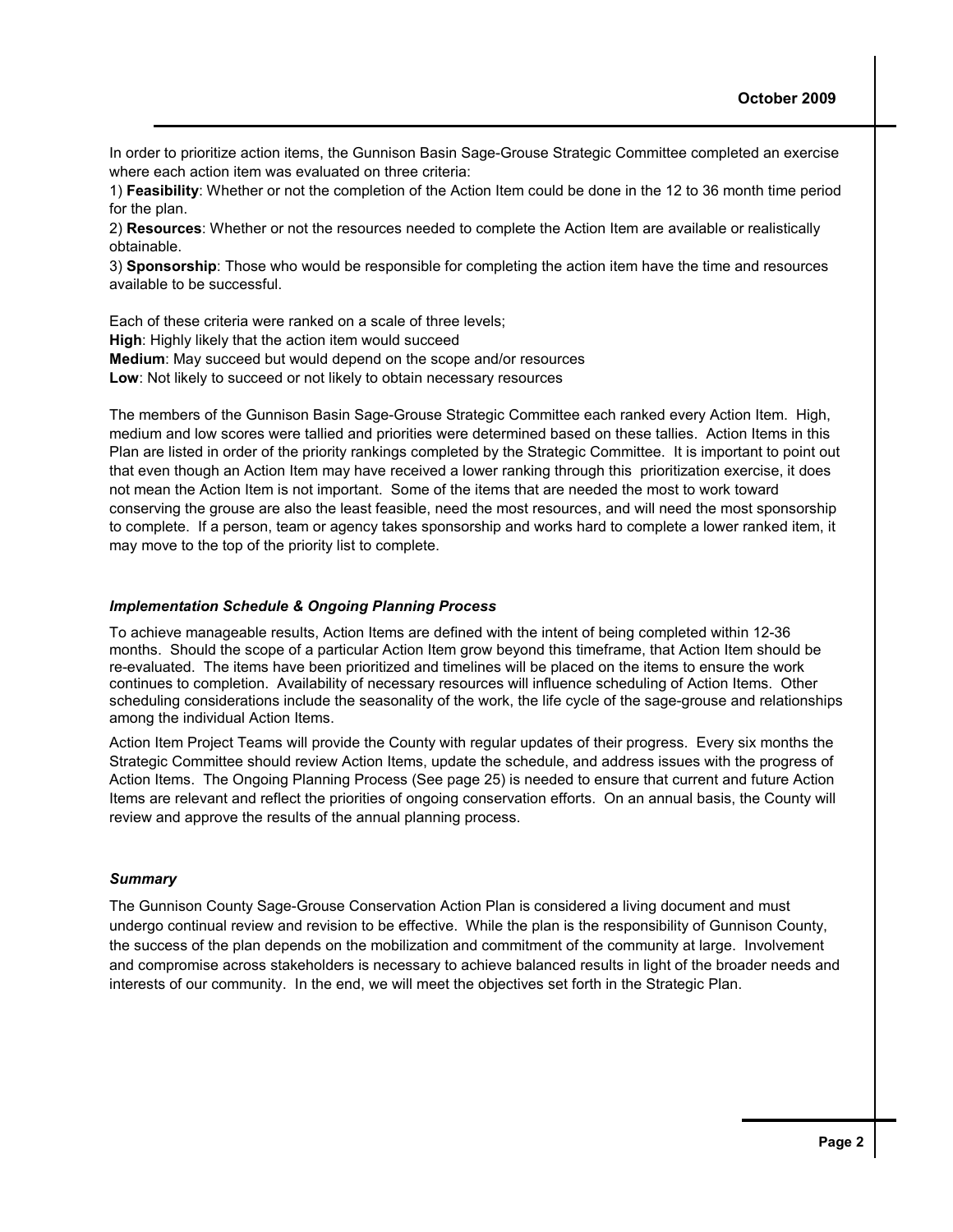#### Action Item Format

In defining Action Items, the Gunnison Basin Sage-Grouse Strategic Committee utilized the following consistent format to ensure that clearly-defined goals, objectives, and strategies for success would ultimately result from the process of drafting a Conservation Action Plan. Action Items included in the remainder of this document follow the same format and include the same categories defined in the table below. The level of detail contained in the Action Item categories varies based on availability of information. Representations within the Action Items (scope of work, responsibility, results, schedule, etc.) are not a commitment or obligation and must be further defined.

#### Action Item Number & Title

| <b>Action Description:</b>                           | Provides an overview of the action item including the<br>scope of the work required, the context of its origination<br>and the significance that its completion will have on the<br>preservation efforts.                                                                                                                                |
|------------------------------------------------------|------------------------------------------------------------------------------------------------------------------------------------------------------------------------------------------------------------------------------------------------------------------------------------------------------------------------------------------|
| <b>Action Activity:</b><br>(Clear Direction)         | An overview of the steps required to successfully<br>implement the Action Item.                                                                                                                                                                                                                                                          |
| Responsibility:<br>(Passion)                         | Identifies the one or two entities (people, organizations,<br>etc.) who the Strategic Committee believes should lead<br>the effort to complete the Action Items. This person(s)<br>represent the driving force behind the Action Item.                                                                                                   |
| <b>Measurable Results:</b><br>(Intended Consequence) | On what standard will this Action Item be evaluated?<br>There should be very clear, measurable results identified<br>prior to starting any Action Item.                                                                                                                                                                                  |
| Stakeholders:<br>(Ownership/Buy-in)                  | Stakeholder groups have been defined in the Strategic<br>Plan and every Action Item should establish which of<br>those stakeholders have an interest in this Action Item.                                                                                                                                                                |
| Schedule / Target End Date:<br>(Schedule)            | What is the intended start and end date for the Action<br>Item? Identify any known interdependencies among Ac-<br>tion Items or involving other community activity that may<br>influence scheduling.                                                                                                                                     |
| Resource Requirements / Source:                      | Identify how long it will take to implement the Action Item,<br>how much money will be required (whether direct expendi-<br>tures or a value for internal resources) and estimated<br>man-hours to complete the work.                                                                                                                    |
| Obstacles / Threats:<br>(Managed Success)            | In any project, there are forces that support the successful<br>completion of the work and there are opposing forces.<br>The idea is to anticipate the reasons why this project will<br>not be successful so that these issues can be managed<br>prior to or during the project.                                                         |
| Ranking / Priority                                   | How important is this Action Item on its own merits and<br>how does it compare across the other Action Items? Of-<br>ten times it is necessary for one task to be completed be-<br>fore something else can be started. These interdepend-<br>encies are important to identify. Rankings were deter-<br>mined by the Strategic Committee. |

#### Objective: (What objective the Action Item supports)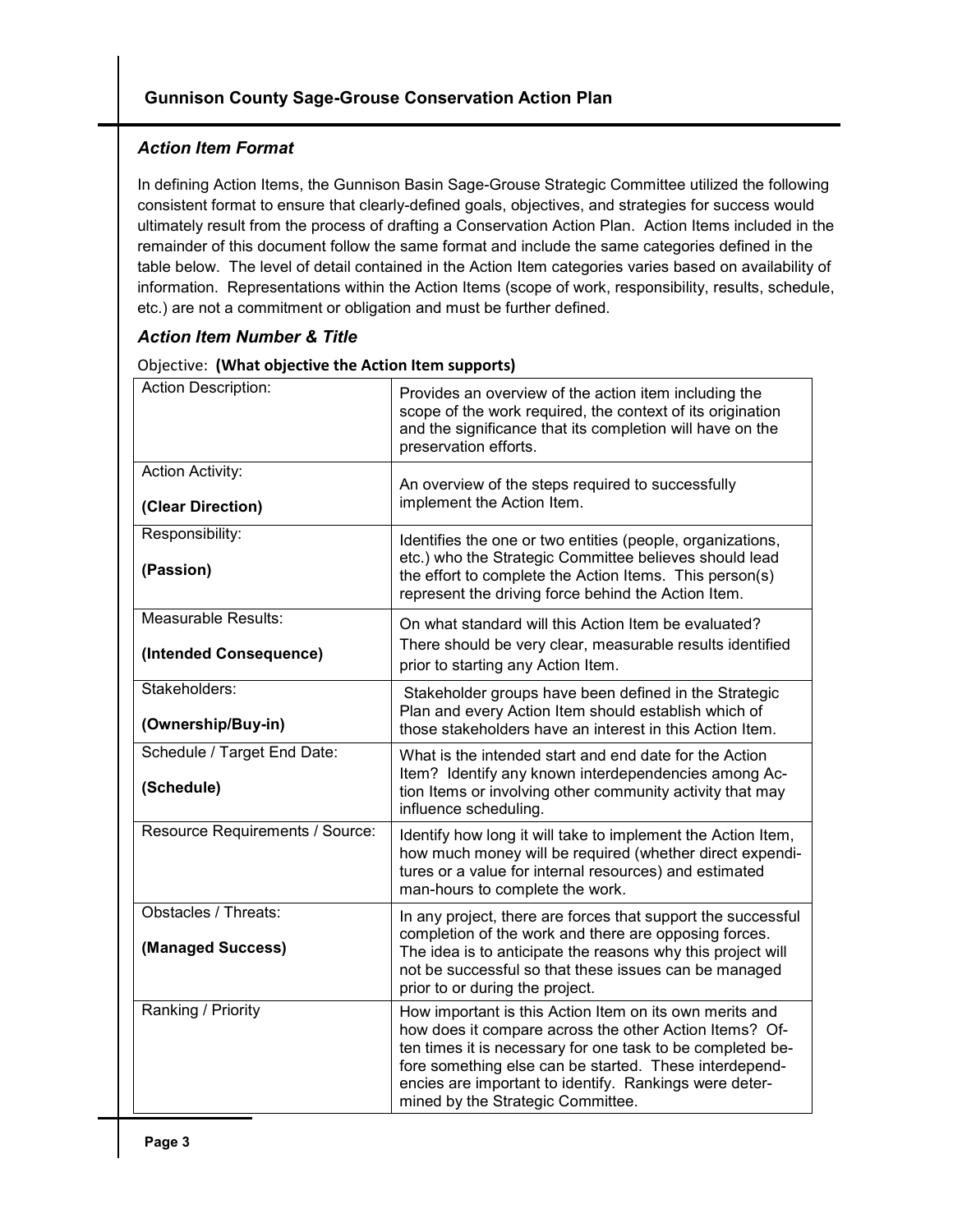#### Action Item #1: Grazing Research

#### Objective: Research

| <b>Action Description:</b>      | Help with the coordination of a Grazing Research Project                                                                                                                                                         |
|---------------------------------|------------------------------------------------------------------------------------------------------------------------------------------------------------------------------------------------------------------|
| <b>Action Activity:</b>         | Have the Strategic committee participate and offer<br>facilitation of the development and implementation of the<br>recently state species conservation trust fund project.                                       |
| Responsibility:                 | Strategic Committee, Stockgrowers                                                                                                                                                                                |
| Measurable Results:             | Grazing management practices that benefit sage-grouse<br>needs and reduce controversy of grazing issues.                                                                                                         |
| Stakeholders:                   | Private Land Owners, Public Land Management Agencies,<br><b>Wildlife Management Agencies</b>                                                                                                                     |
| Schedule / Target End Date:     | 5-6 years                                                                                                                                                                                                        |
| Resource Requirements / Source: | Currently funded at \$300,000 per year                                                                                                                                                                           |
| Obstacles / Threats:            | Continued funding, cooperation of land owners/managers,<br>adequate resources to scope a project that will yield<br>actionable results. Impacts of research and the technical<br>needs of a study of this scope. |
| Ranking / Priority              | High                                                                                                                                                                                                             |

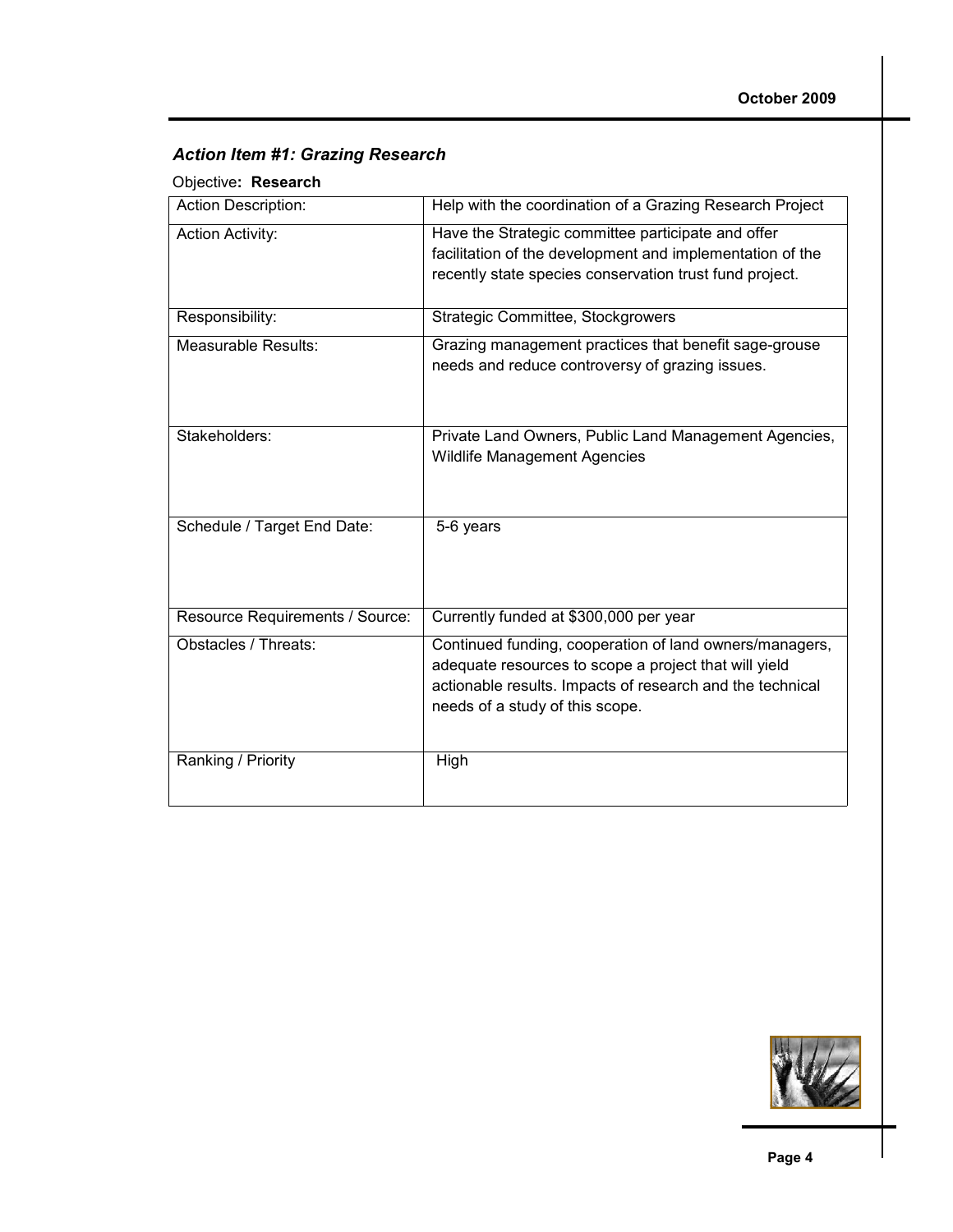### Gunnison County Sage-Grouse Conservation Action Plan

#### Action Item #2: Create Organization Structure for Action Plan Implementation

Objective: Communication & Coordination

| <b>Action Description:</b>      | There has been much discussion about who to go to for<br>information on issues dealing with Gunnison Sage-grouse.<br>Efforts to successfully complete many Action Items within<br>the Gunnison County Sage-Grouse Conservation Action<br>Plan will depend heavily on coordination of the expertise of<br>the Working Group and Strategic Committee. The purpose<br>of this Action Item is to facilitate cooperation and<br>coordination of the Gunnison Basin Sage-Grouse Strategic<br>Committee with the Local Working Group's Habitat,<br>Information and Education, and Research sub-committees.<br>This will streamline efforts that are ongoing in the Gunnison<br>Basin regarding Gunnison Sage-grouse conservation.                                                                                                                                                                            |
|---------------------------------|-------------------------------------------------------------------------------------------------------------------------------------------------------------------------------------------------------------------------------------------------------------------------------------------------------------------------------------------------------------------------------------------------------------------------------------------------------------------------------------------------------------------------------------------------------------------------------------------------------------------------------------------------------------------------------------------------------------------------------------------------------------------------------------------------------------------------------------------------------------------------------------------------------|
| <b>Action Activity:</b>         | The Strategic Committee will work with the standing sub-<br>committees of the Local Working Group that are in place in<br>order to streamline basin-wide efforts to conserve Gunnison<br>Sage-grouse. Specifically, the working relationship<br>between the LWG sub-committees and the Strategic<br>Committee should be clearly defined and communicated by:<br>1. Opening direct lines of communication between the<br>Strategic Committee and the LWG sub-committees<br>2. Establishing common goals and objectives for<br>completing Action Items<br>3. Appointing representative(s) from the Strategic<br>Committee who will provide a direct line of support for<br>completion of appropriate Action Items and who will<br>communicate with the Strategic Committee on a regular<br>basis with regard to progress being made on Action Items<br>undertaken by members of the LWG sub-committees. |
| Responsibility:                 | Gunnison Basin Sage-grouse Strategic Committee                                                                                                                                                                                                                                                                                                                                                                                                                                                                                                                                                                                                                                                                                                                                                                                                                                                        |
| Measurable Results:             | Policy and procedure that will allow for cooperation and<br>coordination with Local Working-group standing<br>sub-committees.                                                                                                                                                                                                                                                                                                                                                                                                                                                                                                                                                                                                                                                                                                                                                                         |
| Stakeholders:                   | All                                                                                                                                                                                                                                                                                                                                                                                                                                                                                                                                                                                                                                                                                                                                                                                                                                                                                                   |
| Schedule/Target End Dates       | Put together a sub-committee within Q1<br>Implement process Q2                                                                                                                                                                                                                                                                                                                                                                                                                                                                                                                                                                                                                                                                                                                                                                                                                                        |
| Resource Requirements / Source: | Time: 160 hours; Money: in-kind time commitment; Man-<br>power: 20 people, 2-4 hour meetings                                                                                                                                                                                                                                                                                                                                                                                                                                                                                                                                                                                                                                                                                                                                                                                                          |
| Obstacles / Threats:            | Overcoming the initial resistance of people to get on board,<br>finding compromise to enable all interests to be involved<br>and rewarded.                                                                                                                                                                                                                                                                                                                                                                                                                                                                                                                                                                                                                                                                                                                                                            |
| Ranking / Priority              | High                                                                                                                                                                                                                                                                                                                                                                                                                                                                                                                                                                                                                                                                                                                                                                                                                                                                                                  |
|                                 |                                                                                                                                                                                                                                                                                                                                                                                                                                                                                                                                                                                                                                                                                                                                                                                                                                                                                                       |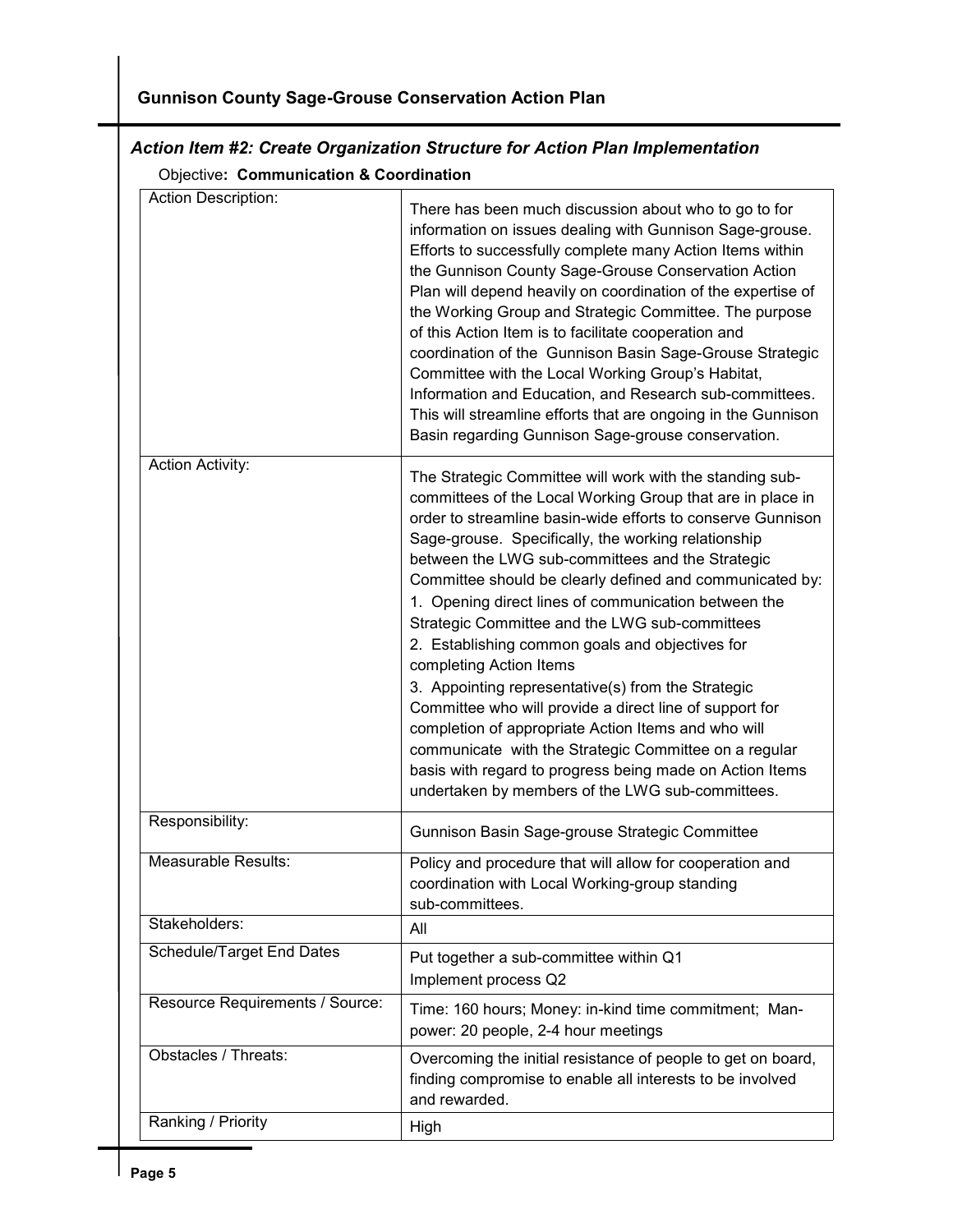# Action Item #3: Use of the Gunnison County Sage-Grouse Conservation Trust

Objective: Habitat Conservation

| Action Description:             | The Gunnison Sage-Grouse Conservation Trust was cre-<br>ated in 1999 to mitigate impacts to the Gunnison Sage-<br>grouse caused by the Gunnison County Landfill. Beginning<br>in 2005 the Gunnison County Sage-grouse Conservation<br>Trust has been used to fund a part of the sage-grouse com-<br>ponent of the County Wildlife Conservation Program, includ-<br>ing spring (lekking) road closure expenditures, some BLM<br>road closure expenditures and program operating ex-<br>penses. Funding partnerships have declined from eleven<br>organizations contributing \$44,000 in 2006 to two organiza-<br>tions contributing \$20,000 in 2009. Gunnison County, Gun-<br>nison County Electric Association and Tri-State Generation<br>and Transmission Association, Inc. are the only entities cur-<br>rently contributing cash funding to the County sage-grouse<br>conservation effort. This necessitates an increased level of<br>contribution from the Conservation Trust to continue the<br>sage-grouse component of the County's Wildlife Conserva-<br>tion Program. |
|---------------------------------|----------------------------------------------------------------------------------------------------------------------------------------------------------------------------------------------------------------------------------------------------------------------------------------------------------------------------------------------------------------------------------------------------------------------------------------------------------------------------------------------------------------------------------------------------------------------------------------------------------------------------------------------------------------------------------------------------------------------------------------------------------------------------------------------------------------------------------------------------------------------------------------------------------------------------------------------------------------------------------------------------------------------------------------------------------------------------------|
| <b>Action Activity</b>          | Continue the Gunnison County Sage-grouse Conservation<br>Program to preserve habitat. Evaluate the level of sage-<br>grouse habitat related work conducted by the Wildlife Con-<br>servation Program on an annual basis and adjust the level<br>of funding from the Conservation Trust appropriately.                                                                                                                                                                                                                                                                                                                                                                                                                                                                                                                                                                                                                                                                                                                                                                            |
| Responsibility:                 | <b>Gunnison County</b>                                                                                                                                                                                                                                                                                                                                                                                                                                                                                                                                                                                                                                                                                                                                                                                                                                                                                                                                                                                                                                                           |
| Measurable Results:             | • Review, analysis and appropriate mitigation of all Gunni-<br>son County Land Use Change (Building, ISDS, Access,<br>Reclamation, Minor and Major Impact) permit applications<br>within Gunnison Sage-grouse Occupied Habitat.<br>• Staff support to Gunnison Basin Sage-grouse Strategic<br>Committee.<br>• Administration of County sage-grouse conservation activi-<br>ties (road closures, permit conditions, mapping, County<br>property Cl's, LUR, County sage-grouse website)<br>• Other habitat conservation efforts such as participation in<br>developing the Ranchland Initiative Land Use Process; pur-<br>suing a Candidate Conservation Agreement option on Fed-<br>eral lands.                                                                                                                                                                                                                                                                                                                                                                                   |
| Stakeholders:                   | Private landowners, Public Land Management agencies,<br>Wildlife Management Agencies, local governments and the<br>business community                                                                                                                                                                                                                                                                                                                                                                                                                                                                                                                                                                                                                                                                                                                                                                                                                                                                                                                                            |
| Schedule / Target End Date:     | 1 year and annually thereafter                                                                                                                                                                                                                                                                                                                                                                                                                                                                                                                                                                                                                                                                                                                                                                                                                                                                                                                                                                                                                                                   |
| Resource Requirements / Source: | Gunnison County Wildlife Conservation and other County<br>staff                                                                                                                                                                                                                                                                                                                                                                                                                                                                                                                                                                                                                                                                                                                                                                                                                                                                                                                                                                                                                  |
| Obstacles / Threats:            | <b>Fund limitations</b>                                                                                                                                                                                                                                                                                                                                                                                                                                                                                                                                                                                                                                                                                                                                                                                                                                                                                                                                                                                                                                                          |
| Ranking / Priority              | High                                                                                                                                                                                                                                                                                                                                                                                                                                                                                                                                                                                                                                                                                                                                                                                                                                                                                                                                                                                                                                                                             |

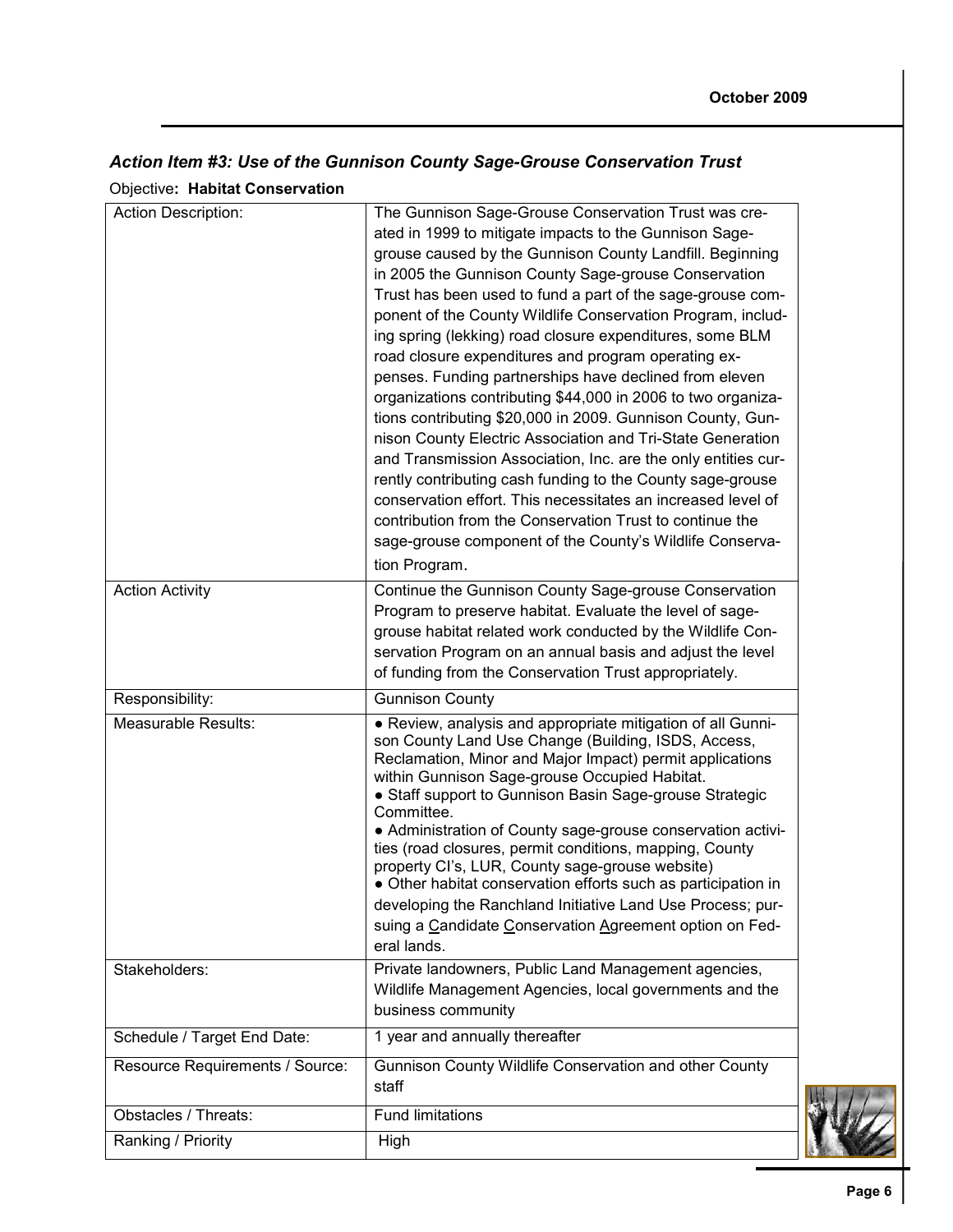#### Action Item #4: Community Awareness

#### Objective: Information & Education

| <b>Action Description</b> | Many people who live in and visit Gunnison County are not yet<br>"on board" with or are unaware of the movement to protect the<br>Gunnison Sage-grouse. The community has some members<br>who really don't care whether the species survives, others who<br>wish to ensure the proliferation of the species and those who<br>are unaware of the species and the issues surrounding it. The<br>purpose of this Action Item is to raise the awareness level of all<br>people in the County and to encourage their active participation<br>in the efforts to protect the species. In doing so, activities and<br>channels of communication will need to address a wide variety<br>of interests and people in the county.                                                                                          |
|---------------------------|----------------------------------------------------------------------------------------------------------------------------------------------------------------------------------------------------------------------------------------------------------------------------------------------------------------------------------------------------------------------------------------------------------------------------------------------------------------------------------------------------------------------------------------------------------------------------------------------------------------------------------------------------------------------------------------------------------------------------------------------------------------------------------------------------------------|
| <b>Action Activity</b>    | There may be some benefit to a sequential order of these<br>Action Activities. However, they can be implemented on a<br>stand-alone basis. Activities include:                                                                                                                                                                                                                                                                                                                                                                                                                                                                                                                                                                                                                                                 |
|                           | Organize a Sage-grouse Awareness week to facilitate public<br>education, awareness and fundraising in support of ongoing<br>local efforts to preserve the Gunnison Sage-grouse.                                                                                                                                                                                                                                                                                                                                                                                                                                                                                                                                                                                                                                |
|                           | Create and maintain an up-to-date database of stakeholders in<br>sage-grouse related issues (i.e. antler hunters, recreation<br>groups, contractors, realtors, etc.) and personally notify them of<br>meetings where topics of interest to them are in the agenda to<br>be discussed. This will foster increased public and stakeholder<br>involvement in and awareness of GUSG issues and<br>conservation efforts                                                                                                                                                                                                                                                                                                                                                                                             |
|                           | Create and publish links on Gunnison County's website that will<br>facilitate new residents' understanding of wildlife issues in<br>Gunnison County. For example, create a link to directing<br>applicants for building permits, ISDS permits, etc. to<br>information about the process and objective behind the DOW &<br>Gunnison County's Wildlife Conservation Coordinator's goals<br>with respect to protecting the Gunnison Sage-grouse. Links<br>could consist of information about wildlife friendly fences, nox-<br>ious weeds management, proper grazing practices, pet control,<br>bear-proof garbage containers, etc. Expand the availability of<br>these materials beyond the GUSG local working group, DOW,<br>and CSU Extension to include motels, title companies, realtors,<br>attorneys, etc. |
|                           | Develop and implement age-appropriate sage-grouse, Endan-<br>gered Species Act (ESA), and conservation education pro-<br>grams in elementary, middle and high school science pro-<br>grams.                                                                                                                                                                                                                                                                                                                                                                                                                                                                                                                                                                                                                    |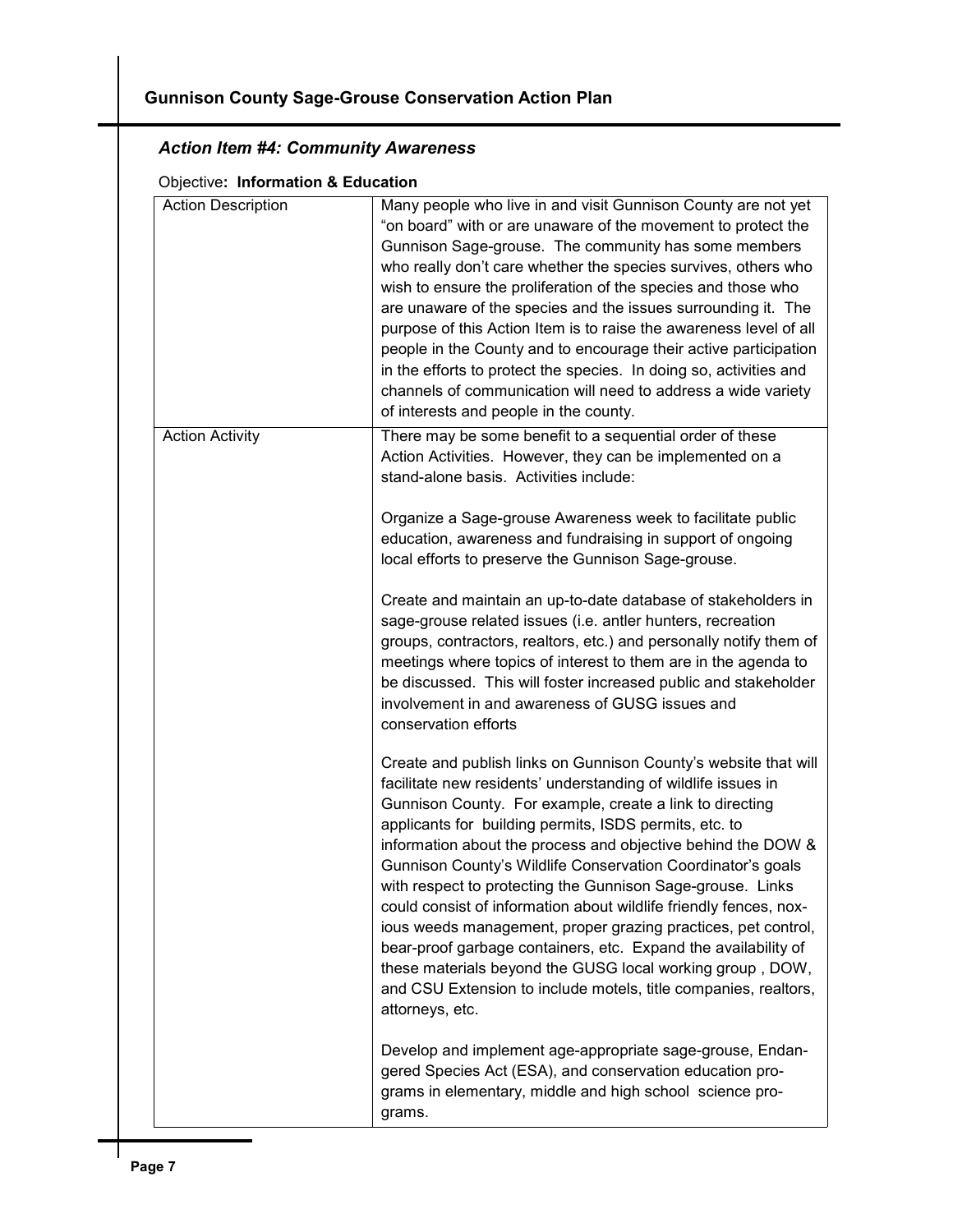|  |  |  | <b>Action Item #4: Community Awareness, Continued</b> |  |
|--|--|--|-------------------------------------------------------|--|
|--|--|--|-------------------------------------------------------|--|

| <b>Action Activity</b> | In conjunction with the road and recreation closures,<br>identify areas of lesser concern to the seasonal activity of<br>sage grouse (Centennial Wildlife area, Cimarron, etc.) and<br>create areas of opportunity (road "openings"). The objective<br>is to encourage and direct outdoor recreation activity during<br>sensitive times (i.e. lek season) so as to minimize the<br>impact on sage grouse, while creating a positive,<br>pro-recreation message to those who may not be focused<br>on the Gunnison Sage-grouse concerns.                                                                                                                                                                                                                                                                                                                |
|------------------------|--------------------------------------------------------------------------------------------------------------------------------------------------------------------------------------------------------------------------------------------------------------------------------------------------------------------------------------------------------------------------------------------------------------------------------------------------------------------------------------------------------------------------------------------------------------------------------------------------------------------------------------------------------------------------------------------------------------------------------------------------------------------------------------------------------------------------------------------------------|
|                        | Create and publicize a website that gives research-based<br>information about the identification, biology and control of<br>plants listed on the Gunnison County Noxious Weed List<br>and other commonly occurring and problematic weeds in<br>Gunnison County. This will allow improved public access to<br>information about weeds, their effects on habitat and<br>science-based approaches to their control on private lands.<br>In addition to general information about invasive plants and<br>their control, the website will also include information<br>specific to sage grouse habitat: weeds most problematic in<br>GUSG habitat, when to implement control measures in<br>GUSG habitat, etc. Identify what businesses (or other<br>points of contact) can be solicited for information<br>dissemination and establish those relationships. |
|                        | "Sage Chicken" menu items at local restaurants that result<br>in a monetary donation to "Save the Grouse" foundation.<br>The existence of the menu items will promote discussion<br>about the sensitivity.                                                                                                                                                                                                                                                                                                                                                                                                                                                                                                                                                                                                                                             |
|                        | Establish sponsors (local businesses, organizations,<br>schools, etc.) of geographic subsets of GUSG habitat<br>areas. Sponsor activity will include: highway signage,<br>distribution of information, trail signage, habitat restoration,<br>GUSG population challenges, neighborhood mailings, road<br>closure monitoring, volunteer work, fund raising for projects<br>in their area, billboard space, etc.                                                                                                                                                                                                                                                                                                                                                                                                                                         |
|                        | Design Gunnison Sage-grouse bumper stickers and other<br>related items                                                                                                                                                                                                                                                                                                                                                                                                                                                                                                                                                                                                                                                                                                                                                                                 |
|                        | Organize a mural painting contest. Have artists submit<br>drawings for potential murals and award winners by painting<br>their mural on prominent buildings in Gunnison and/or rural<br>Gunnison (such as barns).                                                                                                                                                                                                                                                                                                                                                                                                                                                                                                                                                                                                                                      |
|                        | Integrate messaging into existing Celebrations. Incorporate<br>GUSG messages into existing celebrations such as<br>Cattlemen's Days, July 4 <sup>th</sup> , High School and WSC func-<br>tions, Night of Lights, etc.                                                                                                                                                                                                                                                                                                                                                                                                                                                                                                                                                                                                                                  |
|                        |                                                                                                                                                                                                                                                                                                                                                                                                                                                                                                                                                                                                                                                                                                                                                                                                                                                        |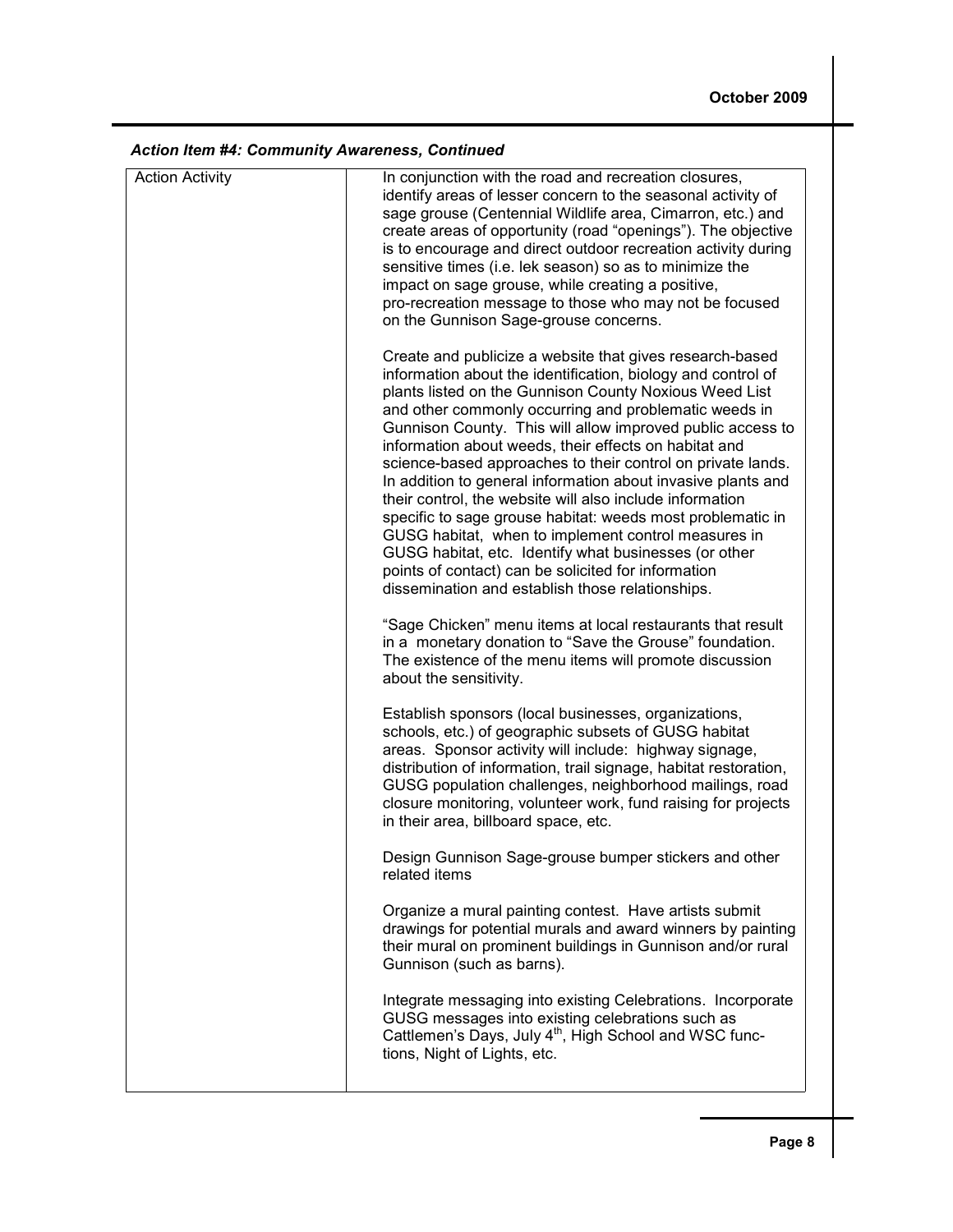| Responsibility               | <b>Community Leaders</b>                                                                                                                                                                              |
|------------------------------|-------------------------------------------------------------------------------------------------------------------------------------------------------------------------------------------------------|
| <b>Measurable Results</b>    | Event and meeting attendance<br>Website hits<br>Implement fundraising through restaurants<br>Sponsorship of all geographic areas of concern                                                           |
|                              | Local, Regional and National exposure to the issues with a<br>consistent message of support rather than controversy.                                                                                  |
| <b>Stakeholders</b>          | All                                                                                                                                                                                                   |
| Schedule / Target End Dates  | Establish Activity Champions within Q1<br>Champions will establish clear goals and timeline for<br>implementation and completion of each activity during Q2.<br>Q3 begin implementation of activities |
| <b>Resource Requirements</b> | Time: Ongoing, Money: Year 1 - \$50,000, future years will<br>generate money, Manpower: Significant volunteer hours                                                                                   |
| Obstacles / Threats          | Overcoming the initial resistance of people to get on board,<br>finding compromise to enable all interests to be involved and<br>rewarded.                                                            |
| Ranking / Priority           | High to Medium                                                                                                                                                                                        |

#### Action Item #4: Community Awareness, Continued

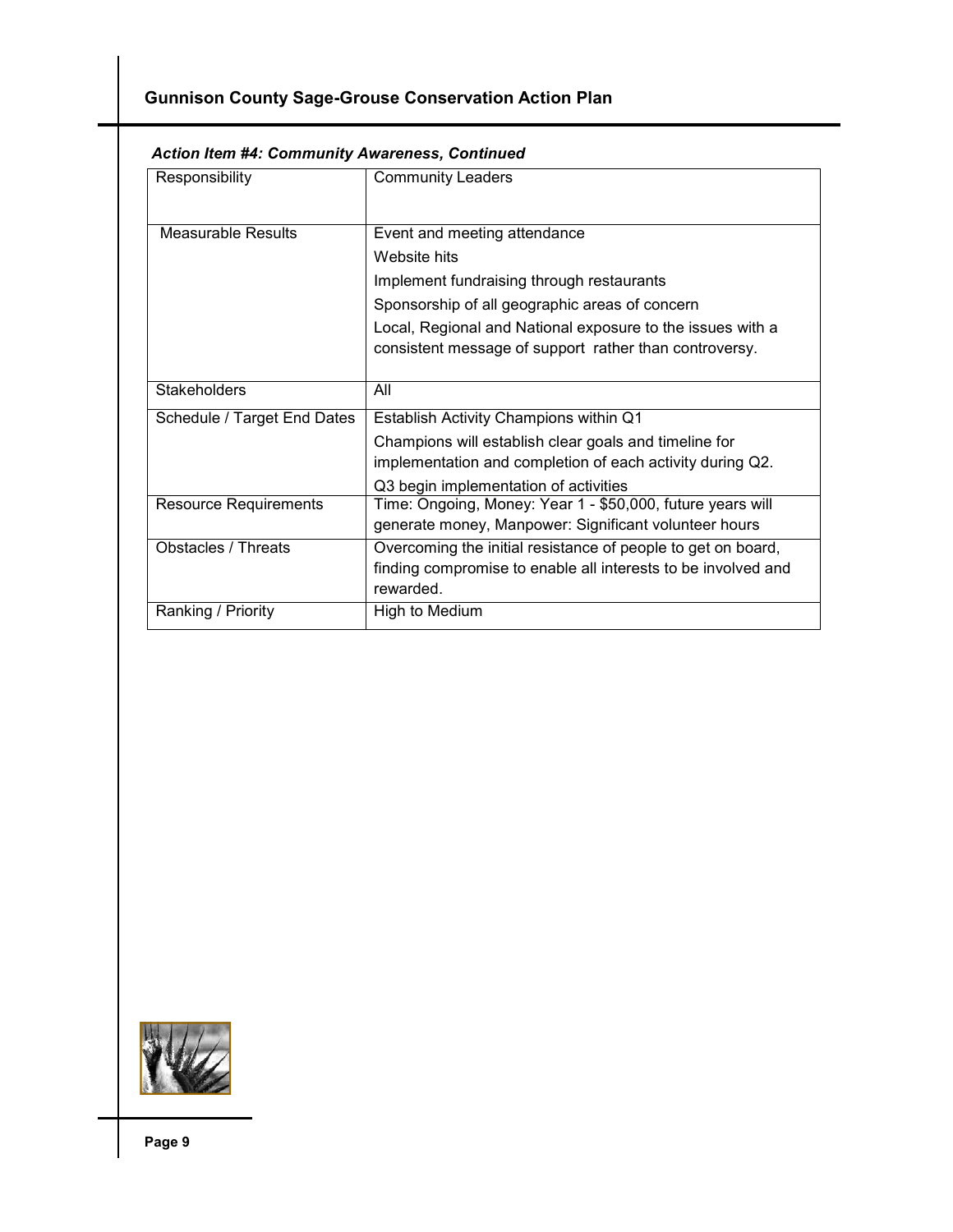#### Action Item #5: Campaign For Continuation of Land Use Preservation Fund

Objective: Grants & Fundraising

| <b>Action Description:</b>      | Ensure the continuation of the Gunnison County Land<br>Preservation Fund. Currently, a portion of sales tax from<br>towns and the county goes to the Land Preservation<br>Fund. Landowners can ask for funding through this for<br>matching funds to carry out land preservation projects.<br>Promote and educate the public of the upcoming 2011<br>renewal of the Land Preservation Fund. |
|---------------------------------|---------------------------------------------------------------------------------------------------------------------------------------------------------------------------------------------------------------------------------------------------------------------------------------------------------------------------------------------------------------------------------------------|
| <b>Action Activity:</b>         | Promote and educate the public about the need to renew<br>the Land Preservation Fund in 2011.                                                                                                                                                                                                                                                                                               |
| Responsibility:                 | <b>Gunnison County Land Preservation Board</b>                                                                                                                                                                                                                                                                                                                                              |
| Measurable Results:             | Majority vote in next election                                                                                                                                                                                                                                                                                                                                                              |
| Stakeholders:                   | Conservation Groups, landowners, public of Gunnison<br>County                                                                                                                                                                                                                                                                                                                               |
| Schedule / Target End Date:     | 2011                                                                                                                                                                                                                                                                                                                                                                                        |
| Resource Requirements / Source: | Money for press releases, time for contacting<br>stakeholders                                                                                                                                                                                                                                                                                                                               |
| Obstacles / Threats:            | Poor economy, lack of interest, unaware public of<br>incentives of program.                                                                                                                                                                                                                                                                                                                 |
| Ranking / Priority              | High to Medium                                                                                                                                                                                                                                                                                                                                                                              |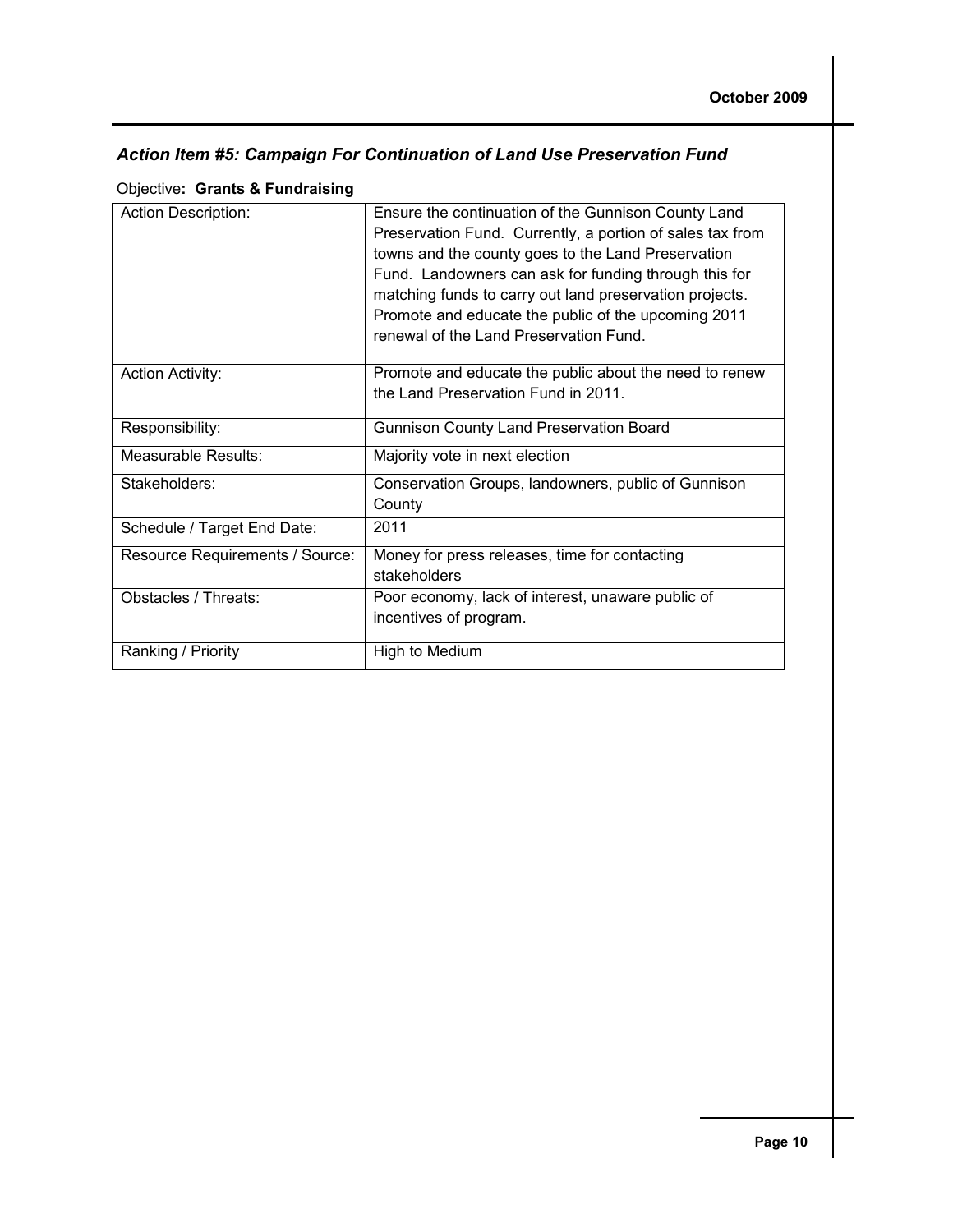#### Action Item #6: Coordination of Invasive Plant Control Efforts

#### Objective: Habitat/ Monitoring & Reporting

| <b>Action Description</b>    | Increased Coordination of Invasive Plant Control Efforts on<br>Public and Private Land                                                                                                                                                                                                                                                                                                                                                                                                                                                                                                                                                                                                                                                                                                                                                                  |  |  |
|------------------------------|---------------------------------------------------------------------------------------------------------------------------------------------------------------------------------------------------------------------------------------------------------------------------------------------------------------------------------------------------------------------------------------------------------------------------------------------------------------------------------------------------------------------------------------------------------------------------------------------------------------------------------------------------------------------------------------------------------------------------------------------------------------------------------------------------------------------------------------------------------|--|--|
| <b>Action Activity</b>       | The creation of a centralized weed database (or expanded use<br>of an existing database) that documents occurrence and<br>scheduled/completed treatments of target weed species will<br>allow federal, state and local land management agencies/<br>departments to coordinate effectively to control invasive plant<br>species that negatively impact wildlife habitat. This process<br>has already been started by the county GIS department but this<br>committee would help facilitate the entry and coordination<br>across the different responsible parties. This GIS-based<br>database should be accessible to weed managers from<br>multiple agencies to allow frequent updates. Help with the<br>facilitation of additional weed surveys may also be needed to<br>ensure the final product will help determine the priorities for<br>treatment. |  |  |
| Responsibility               | Lead role is divided between the technical (County GIS) and<br>the field work (Gunnison County Wildlife Conservation<br>Coordinator - GCWCC)                                                                                                                                                                                                                                                                                                                                                                                                                                                                                                                                                                                                                                                                                                            |  |  |
| <b>Measurable Results</b>    | Completion of GIS-based database, establishment of protocol<br>and training of personnel for reporting/submission of invasive<br>plant occurrences and control measures. Published literature<br>to educate public land users about species of concern. Annual<br>compilation of multi-agency, basin-wide accomplishments and<br>efforts to control invasive plants in GUSG habitat. Raised<br>awareness of public land users measured by follow-up to<br>handouts that identify local species of concern.                                                                                                                                                                                                                                                                                                                                              |  |  |
| <b>Stakeholders</b>          | The Gunnison County GIS department would be responsible<br>for the creation and maintenance of this database, and all other<br>land management agency and private land agency personnel<br>involved in invasive plant species control would be contributors<br>of data and information. Public Land Management Agencies,<br>Wildlife Management Agencies, Local Government, Public<br>Land Users, Private Land Owners                                                                                                                                                                                                                                                                                                                                                                                                                                   |  |  |
| Schedule / Target End Dates  | 1 year to plan and implement the database and define the on-<br>going input and reporting process. System refinement, data<br>entry and reporting will be an ongoing task.                                                                                                                                                                                                                                                                                                                                                                                                                                                                                                                                                                                                                                                                              |  |  |
| <b>Resource Requirements</b> | Time: one year; Money: \$ 100,000; Manpower: 1 FTE                                                                                                                                                                                                                                                                                                                                                                                                                                                                                                                                                                                                                                                                                                                                                                                                      |  |  |
| <b>Obstacles / Threats</b>   | Resource Availability, effective coordination across<br>stakeholders                                                                                                                                                                                                                                                                                                                                                                                                                                                                                                                                                                                                                                                                                                                                                                                    |  |  |
| Ranking / Priority           | Medium                                                                                                                                                                                                                                                                                                                                                                                                                                                                                                                                                                                                                                                                                                                                                                                                                                                  |  |  |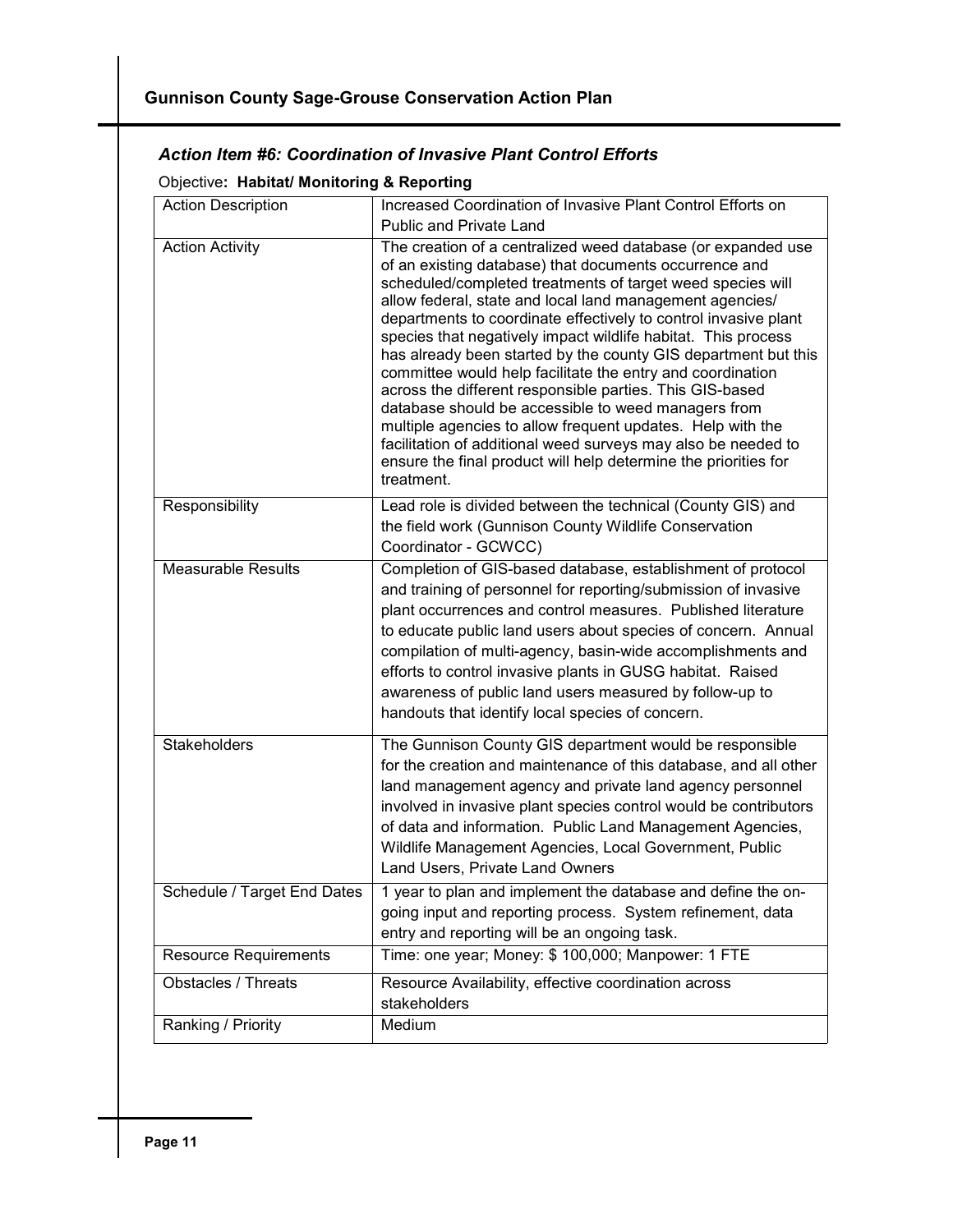| Action Item #7: Programmatic Environmental Assessments for Habitat Projects |  |  |
|-----------------------------------------------------------------------------|--|--|
|                                                                             |  |  |

|  |  | <b>Objective: Habitat/ Monitoring &amp; Reporting</b> |  |  |
|--|--|-------------------------------------------------------|--|--|
|--|--|-------------------------------------------------------|--|--|

| <b>Action Description:</b>      | Programmatic Environmental Assessment (E.A) for sage              |
|---------------------------------|-------------------------------------------------------------------|
|                                 | grouse habitat improvement projects                               |
| <b>Action Activity:</b>         | BLM and Park Service working together to develop a                |
|                                 | programmatic E.A. for habitat improvement projects                |
|                                 | across the Gunnison Basin on public lands. If the Forest          |
|                                 | Service is able to also work with these agencies it would         |
|                                 | be very beneficial. Will cover a broad array of treatment         |
|                                 | types to allow for maximum flexibility in project planning.       |
|                                 | Would provide basin wide strategies for improvement and           |
|                                 | tie the actions to the range wide and local conservation          |
|                                 | plans and address cumulative impacts over the life of the<br>E.A. |
|                                 |                                                                   |
| Responsibility:                 | Gunnison County Coordination of BLM and National Park             |
|                                 | Service, possibly Forest Service                                  |
| Measurable Results:             | Completed E.A.                                                    |
|                                 |                                                                   |
| Stakeholders:                   | Public Land Management agencies, Strategic committee              |
| Schedule / Target End Date:     | 3 Year                                                            |
| Resource Requirements / Source: | Employee time                                                     |
| Obstacles / Threats:            | Making the E.A. a priority for agencies when there are            |
|                                 | already are several other priorities over the next several        |
|                                 | years.                                                            |
| Ranking / Priority              | Medium                                                            |
|                                 |                                                                   |
|                                 |                                                                   |

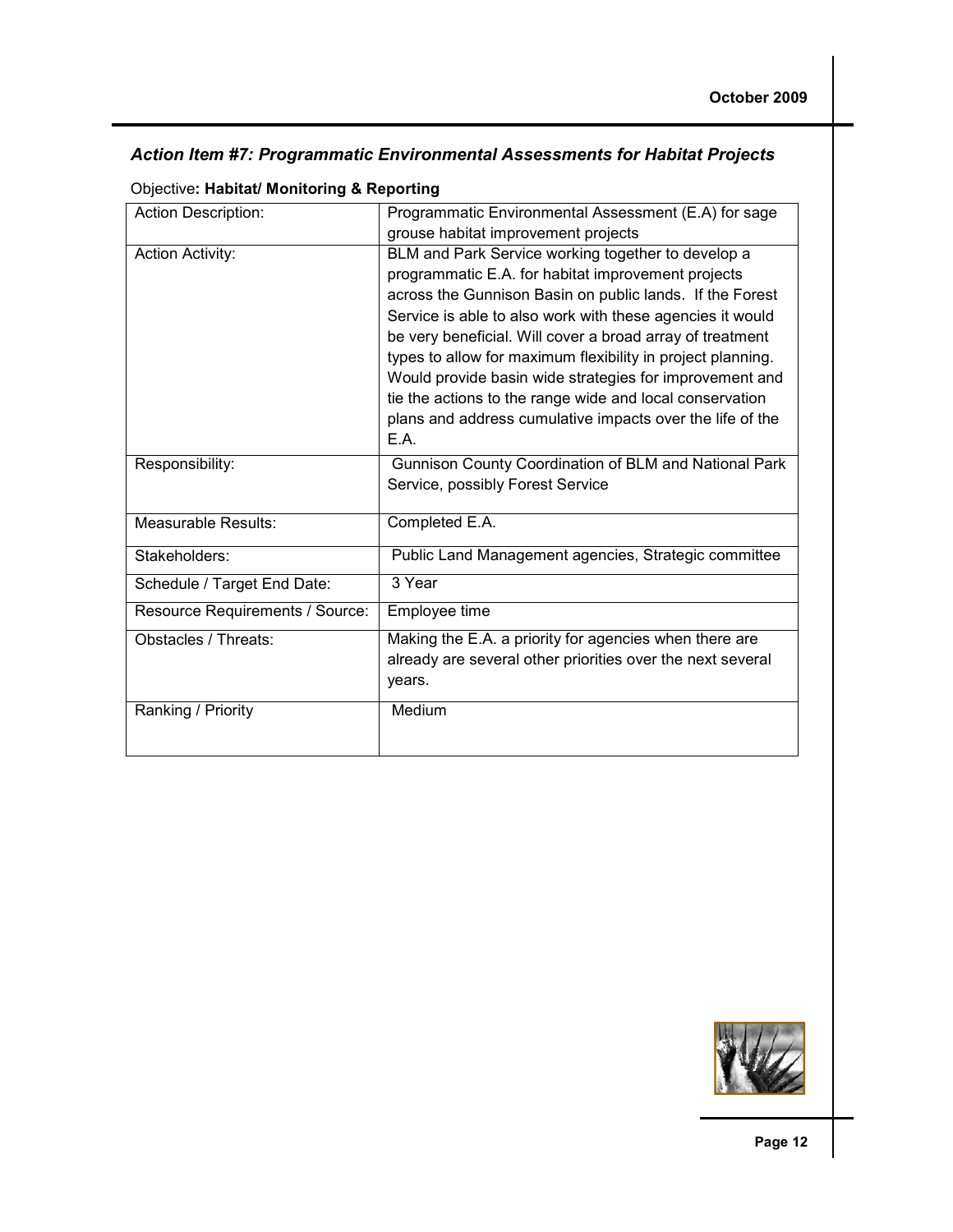#### Action Item #8: Manage Priority Areas

| <b>Action Description:</b> | Assess the Basin-wide landscape from key perspectives to<br>enable effective management of Gunnison Sage Grouse<br>habitat and its influencing factors. The impact of a<br>changing population of people and their use of the<br>landscape can be significant relative to a healthy grouse<br>population and a healthy and productive community.<br>Finding a balance that enables both a healthy community<br>and bird population depends on a comprehensive<br>understanding of the following factors: sage grouse activity,<br>habitat health and the influence of other listing factors,<br>landowner priorities, public use and recreation and the<br>economic drivers of the area. Assessment of these factors<br>and the creation of management tools will result in a policy<br>backed plan that identifies management areas and priority<br>for Gunnison sage-grouse.                                                |
|----------------------------|-------------------------------------------------------------------------------------------------------------------------------------------------------------------------------------------------------------------------------------------------------------------------------------------------------------------------------------------------------------------------------------------------------------------------------------------------------------------------------------------------------------------------------------------------------------------------------------------------------------------------------------------------------------------------------------------------------------------------------------------------------------------------------------------------------------------------------------------------------------------------------------------------------------------------------|
| <b>Action Activity:</b>    | A series of "sub-projects" will be implemented in parallel to<br>assess the landscape. Based on a compilation of the<br>results, the final project will develop a detailed strategy for<br>the conservation of the Gunnison sage-grouse. This action<br>item will result in the coordination and completion of the<br>various "sub-projects". The "sub-projects" include the<br>creation and analysis of data about the landscape:<br>Al-8A: Assess Sage-grouse Population Dynamics<br>Al-8B: Assess Habitat and Listing Factors<br>Al-8C: Assess Landowner Values and Priority<br>Al-8D: Assess Public Use and Recreation<br>Al-8E: Assess New and Existing Economic Drivers<br>Al-8F: Overlay Layers 1-5 and define management tools<br>and priority areas.<br>This Action Item and the corresponding layers of<br>assessment should be considered an ongoing process of<br>data collection and analysis and policy review. |
| Responsibility:            | Gunnison County (facilitating the coordination of efforts, the<br>availability of resources and the overall guidance and<br>scope management to ensure timely and compatible<br>results from each sub-project)                                                                                                                                                                                                                                                                                                                                                                                                                                                                                                                                                                                                                                                                                                                |
| Measurable Results:        | Designated standards for landscape definition (i.e. geo-<br>graphic boundaries, parcel owner, section/range, etc.)<br>. Integrated database with mapping<br>. Communication mechanism across sub-projects<br>. Resource commitment<br>. Stakeholder buy-in and participation                                                                                                                                                                                                                                                                                                                                                                                                                                                                                                                                                                                                                                                  |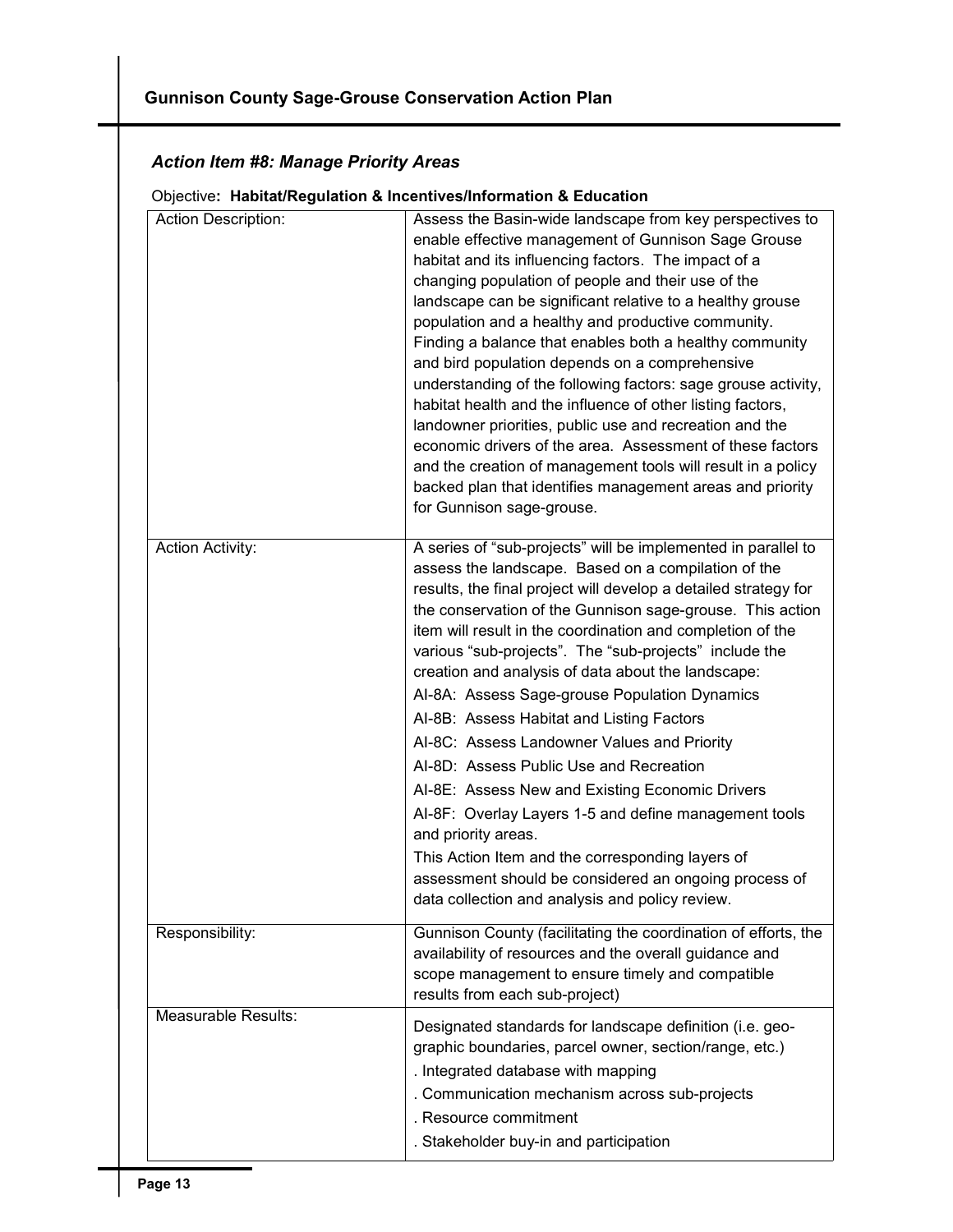|  |  |  | <b>Action Item #8: Manage Priority Areas, Continued</b> |
|--|--|--|---------------------------------------------------------|
|  |  |  |                                                         |

| Stakeholders:                   | Local Government and those stakeholders who are<br>responsible for the respective sub-projects.                                                 |
|---------------------------------|-------------------------------------------------------------------------------------------------------------------------------------------------|
| Schedule / Target End Date:     | 6 months (recognizing that this is an ongoing process,<br>some level of assessment should be completed within this<br>timeframe)                |
| Resource Requirements / Source: | Meeting space<br>Administrative resources<br>Technical resources                                                                                |
| Obstacles / Threats:            | Scope management is critical as there will be a tendency<br>to try to accomplish too much. This should be viewed as a<br>process of refinement. |
| Ranking / Priority              | Medium                                                                                                                                          |

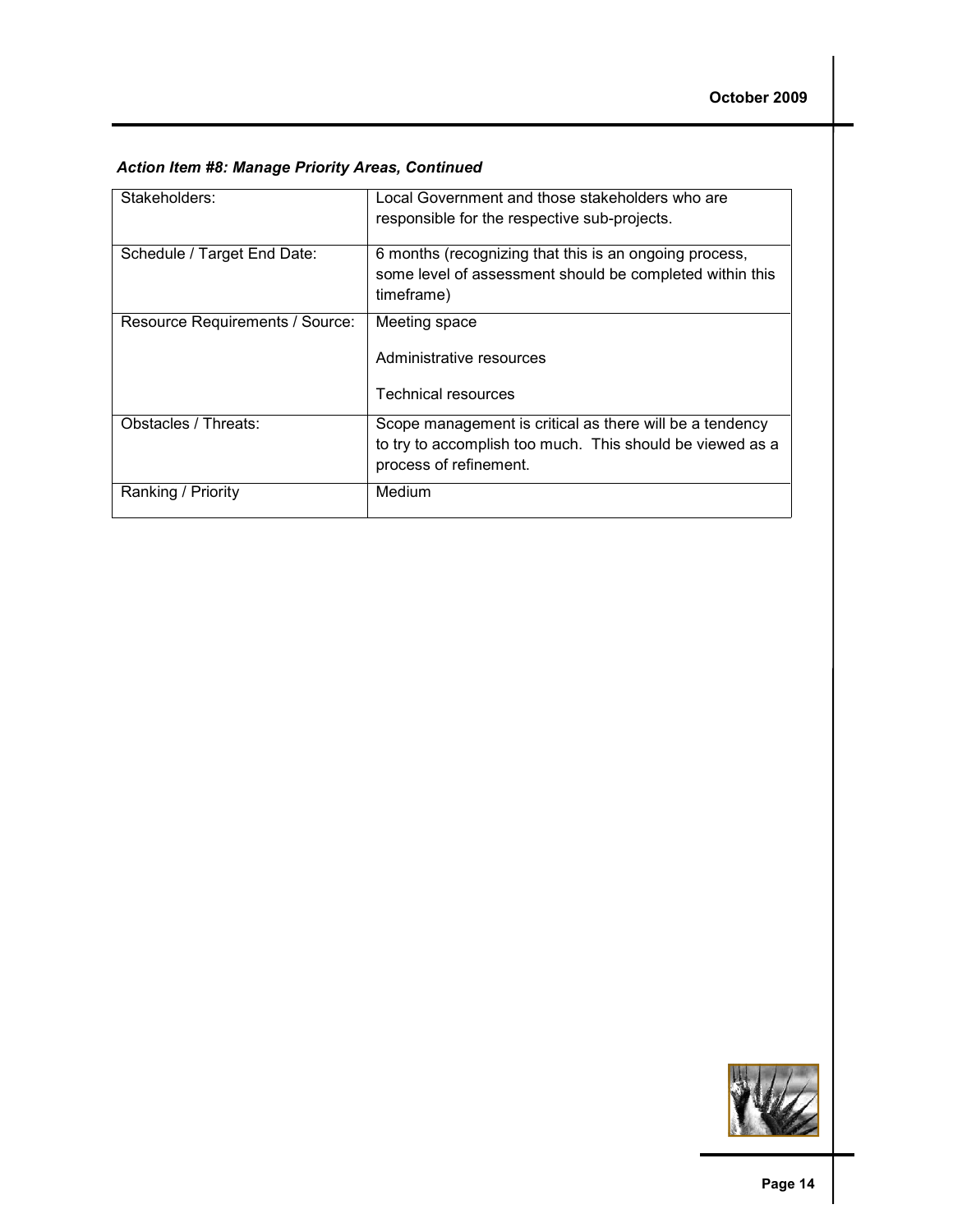#### Action Item #8A: Assess Sage-Grouse Activity

#### Objective: Research/ Monitoring & Reporting

| <b>Action Description:</b>      | Determine the population dynamics of Gunnison Sage<br>Grouse and assess the health of the population in the area.<br>Considering the five listing factors, determine what can be<br>done to improve the conditions for Gunnison Sage Grouse<br>and the likelihood that the improvements will have a material<br>impact on the bird population.                                                                                                           |
|---------------------------------|----------------------------------------------------------------------------------------------------------------------------------------------------------------------------------------------------------------------------------------------------------------------------------------------------------------------------------------------------------------------------------------------------------------------------------------------------------|
| <b>Action Activity:</b>         | Obtain standards and overall project direction from Action<br>Item #8. Gather data to represent the sage grouse<br>population dynamics during the various life stages (breeding/<br>lek activity, nesting, brood rearing, winter survival). Submit<br>results to the central data collection and reporting resources.<br>This Action Item will require some level of assumption about<br>winter range activity given the schedule of the initial effort. |
| Responsibility:                 | Division of Wildlife                                                                                                                                                                                                                                                                                                                                                                                                                                     |
| <b>Measurable Results:</b>      | Within a standard geographic area, provide:<br>. Bird counts (male, female, youth, adult) both current and<br>historical<br>. Primary lek site(s) as well as other life stages<br>. Predator activity<br>. Range of mobility<br>. Mortality rate and source of mortality<br>. Analyze Strengths, Weaknesses, Opportunities and<br>Threats (SWOT analysis)                                                                                                |
| Stakeholders:                   | Division of Wildlife                                                                                                                                                                                                                                                                                                                                                                                                                                     |
| Schedule / Target End Date:     | 6 months (recognizing that this is an ongoing process, some<br>level of assessment should be completed within this<br>timeframe)                                                                                                                                                                                                                                                                                                                         |
| Resource Requirements / Source: | Monitoring equipment<br>Trapping and monitoring personnel<br>Volunteer observation and data collection                                                                                                                                                                                                                                                                                                                                                   |
| Obstacles / Threats:            | Accuracy of data and ability to monitor activity with limited<br>resources.                                                                                                                                                                                                                                                                                                                                                                              |
| Ranking / Priority              | Medium                                                                                                                                                                                                                                                                                                                                                                                                                                                   |

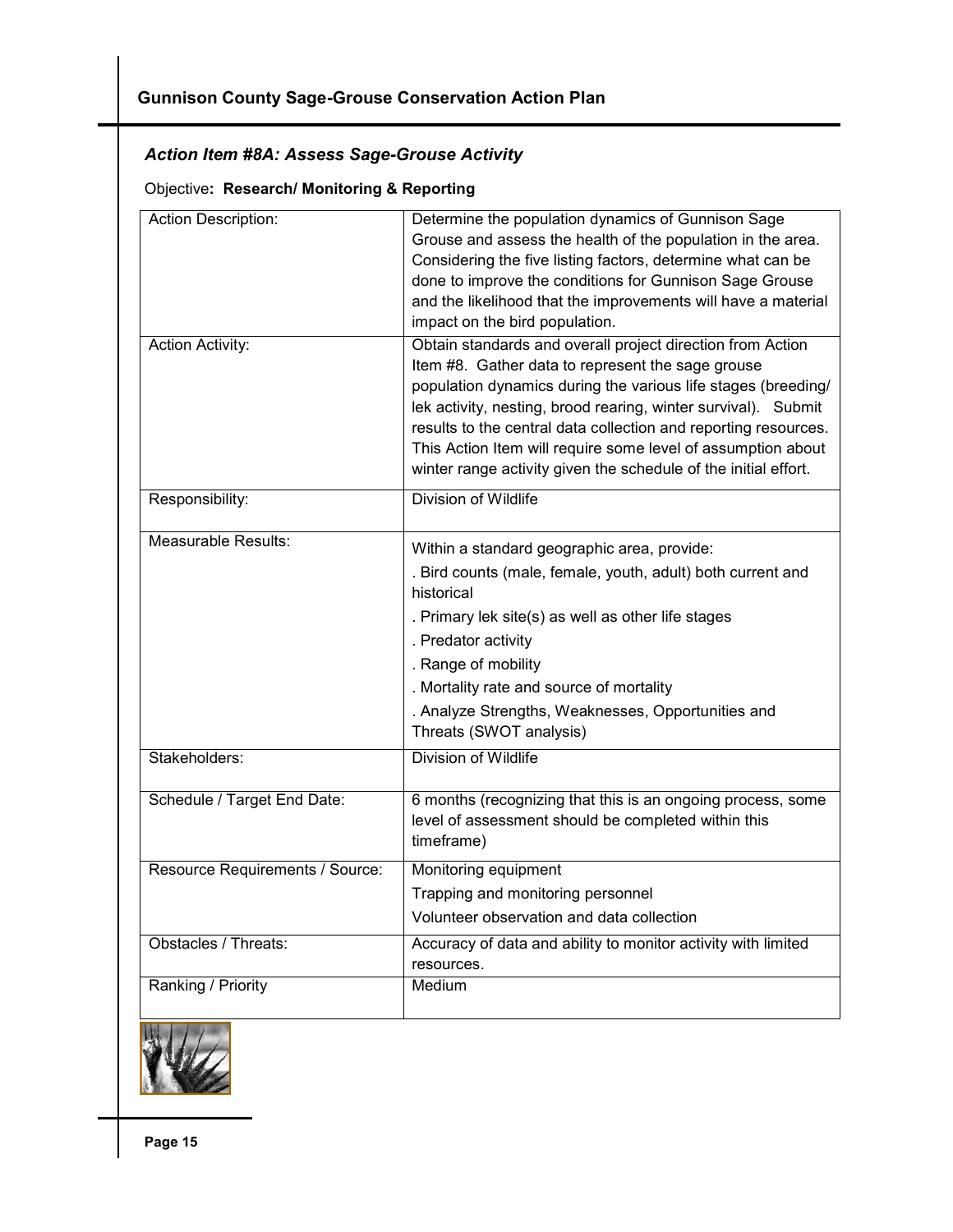#### Action Item #8B: Assess Habitat & Listing Factors

#### Objective: Habitat/Monitoring & Reporting

| Action Description:             | Assess the type and health of the habitat in the area,<br>including what is natural and what is directly influenced by<br>human activity. Considering the five listing factors, define<br>what can be done to improve the conditions for Gunnison<br>Sage-grouse and the likelihood that the improvements will<br>have a material impact on the bird population. In<br>conjunction with the habitat assessment for Gunnison<br>Sage-grouse, we want to determine the habitat quality for<br>their predators and the degree to which it affects the<br><b>GUSG</b> proliferation? |
|---------------------------------|----------------------------------------------------------------------------------------------------------------------------------------------------------------------------------------------------------------------------------------------------------------------------------------------------------------------------------------------------------------------------------------------------------------------------------------------------------------------------------------------------------------------------------------------------------------------------------|
| <b>Action Activity:</b>         | Obtain standards and overall project direction from Action<br>Item #8. Gather data to represent the quality and<br>condition of the habitat as it pertains to the life cycle of the<br>Gunnison Sage-grouse. Submit results to the central data<br>collection and reporting resources.                                                                                                                                                                                                                                                                                           |
| Responsibility:                 | Department of Natural Resources                                                                                                                                                                                                                                                                                                                                                                                                                                                                                                                                                  |
| <b>Measurable Results:</b>      | Within a standard geographic area, provide:<br>. Sage brush cover (height, maturity, status)<br>. Desired food sources<br>. Competing vegetation (noxious weeds, hay meadow,<br>trees, willows, etc.)<br>. Quality and quantity of riparian areas<br>. Predator cover and/or perches<br>. Annual variability, seasonal variability<br>. SWOT analysis                                                                                                                                                                                                                            |
| Stakeholders:                   | NRCS, BLM, NFS, Private Landowner                                                                                                                                                                                                                                                                                                                                                                                                                                                                                                                                                |
| Schedule / Target End Date:     | 6 months (recognizing that this is an ongoing process,<br>some level of assessment should be completed within this<br>timeframe)                                                                                                                                                                                                                                                                                                                                                                                                                                                 |
| Resource Requirements / Source: | . Expertise in habitat identification and health<br>. Land owner participation in data collection                                                                                                                                                                                                                                                                                                                                                                                                                                                                                |
| Obstacles / Threats:            | Accuracy of data and ability to monitor habitat with limited<br>resources.                                                                                                                                                                                                                                                                                                                                                                                                                                                                                                       |
| Ranking / Priority              | Medium                                                                                                                                                                                                                                                                                                                                                                                                                                                                                                                                                                           |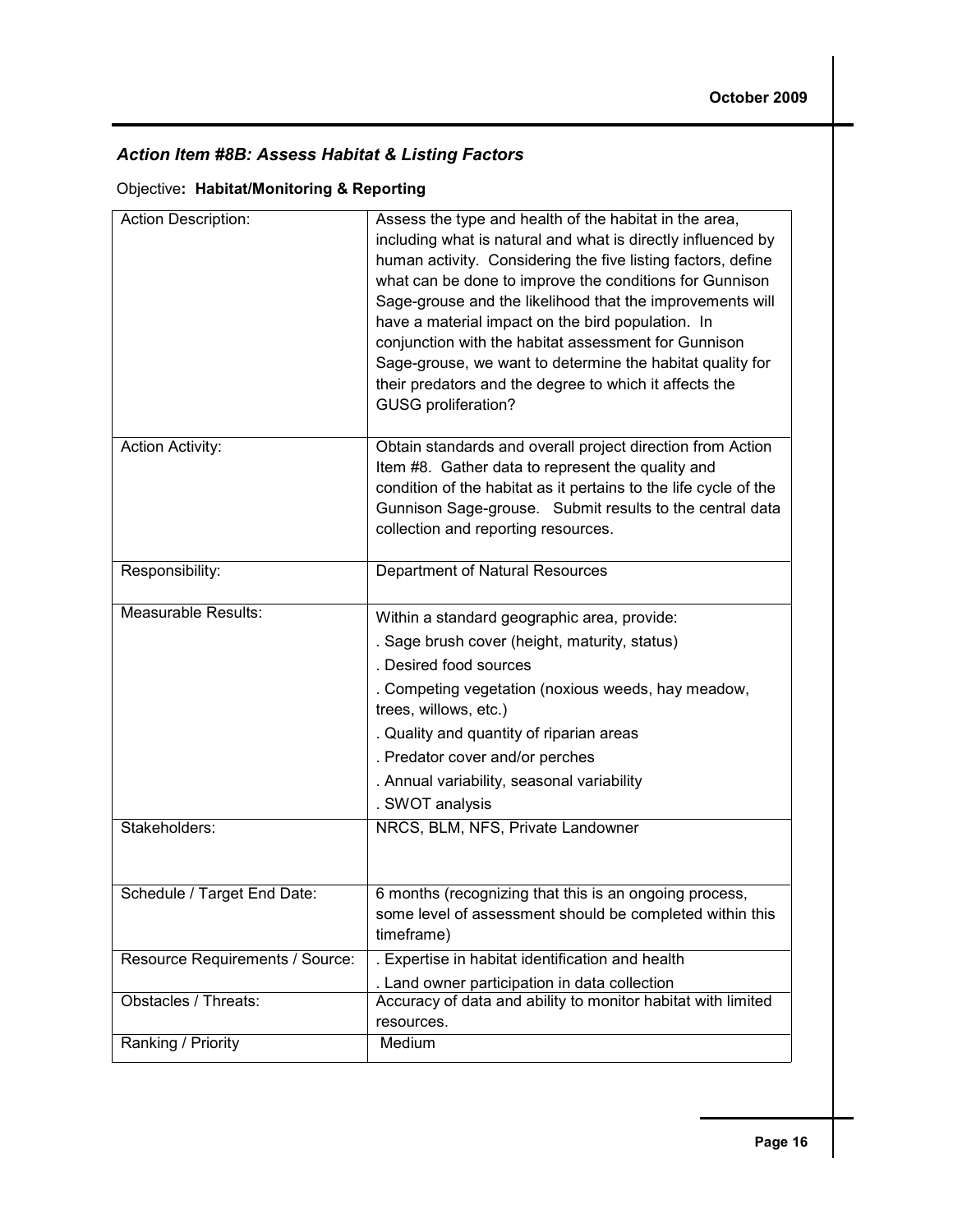| Action Description:     | Decisions made by local, state and national governing entities<br>have an impact on land owners, both public and private. These<br>decisions impose limitations on the land owners with the intent<br>of creating a better overall environment for the Gunnison-sage<br>Grouse. It is critical to understand the real and perceived value<br>considerations from the landowner's perspective to ensure a<br>cooperative and productive relationship with the land owners.<br>This assessment will result in protection of the rights of the land<br>owner as well as identify ideas and opportunities for "win-win"<br>solutions (land exchanges, easements, habitat mitigation/<br>improvement, etc.) that benefit the Gunnison Sage-grouse. |
|-------------------------|-----------------------------------------------------------------------------------------------------------------------------------------------------------------------------------------------------------------------------------------------------------------------------------------------------------------------------------------------------------------------------------------------------------------------------------------------------------------------------------------------------------------------------------------------------------------------------------------------------------------------------------------------------------------------------------------------------------------------------------------------|
| <b>Action Activity:</b> | Create a set of assumptions about private land owner<br>concerns relative to sage grouse. Form a task force consisting<br>of individuals who represent private land owners. Validate<br>assumptions about what a land owner values in terms of the<br>use of their property vs. the relative impact on the Gunnison<br>Sage Grouse. Define parameters that allow private land<br>owners to protect their rights to use their land and, at the same<br>time, optimize the overall impact on Gunnison Sage-grouse<br>habitat (minimize negative impact and maximize positive<br>impact).                                                                                                                                                        |
| Responsibility:         | CDOW, Public and Private Land Owners                                                                                                                                                                                                                                                                                                                                                                                                                                                                                                                                                                                                                                                                                                          |
|                         |                                                                                                                                                                                                                                                                                                                                                                                                                                                                                                                                                                                                                                                                                                                                               |
| Measurable Results:     | . Parameters (Value Measures) to use during any decision<br>making process to enable "win-win" solutions among the sage<br>grouse and land owner interest. In other words, enable the<br>land owner to maximize the value of their land (i.e., achieve<br>their desired results with property improvements such as<br>house, road or driveway, septic, etc. and/or large scale<br>development efforts) with the least possible impact (and<br>perhaps a net improvement) on the Gunnison Sage-grouse and<br>its habitat.                                                                                                                                                                                                                      |
|                         | . Documented current use and potential use (based on adjoin-<br>ing or area density/use)                                                                                                                                                                                                                                                                                                                                                                                                                                                                                                                                                                                                                                                      |
|                         | . Increased number of CCAA applications.<br>. Land management plan by property owner                                                                                                                                                                                                                                                                                                                                                                                                                                                                                                                                                                                                                                                          |
| Stakeholders:           | Public and Private Land Owners, Business Community<br>(contractors, realtors, lawyers, etc. who deal with private land<br>owner interests), City and County Government, Wildlife<br><b>Management Agencies</b>                                                                                                                                                                                                                                                                                                                                                                                                                                                                                                                                |

#### Action Item #8C: Assess Landowner Values & Priorities

Objective: Regulation & Incentives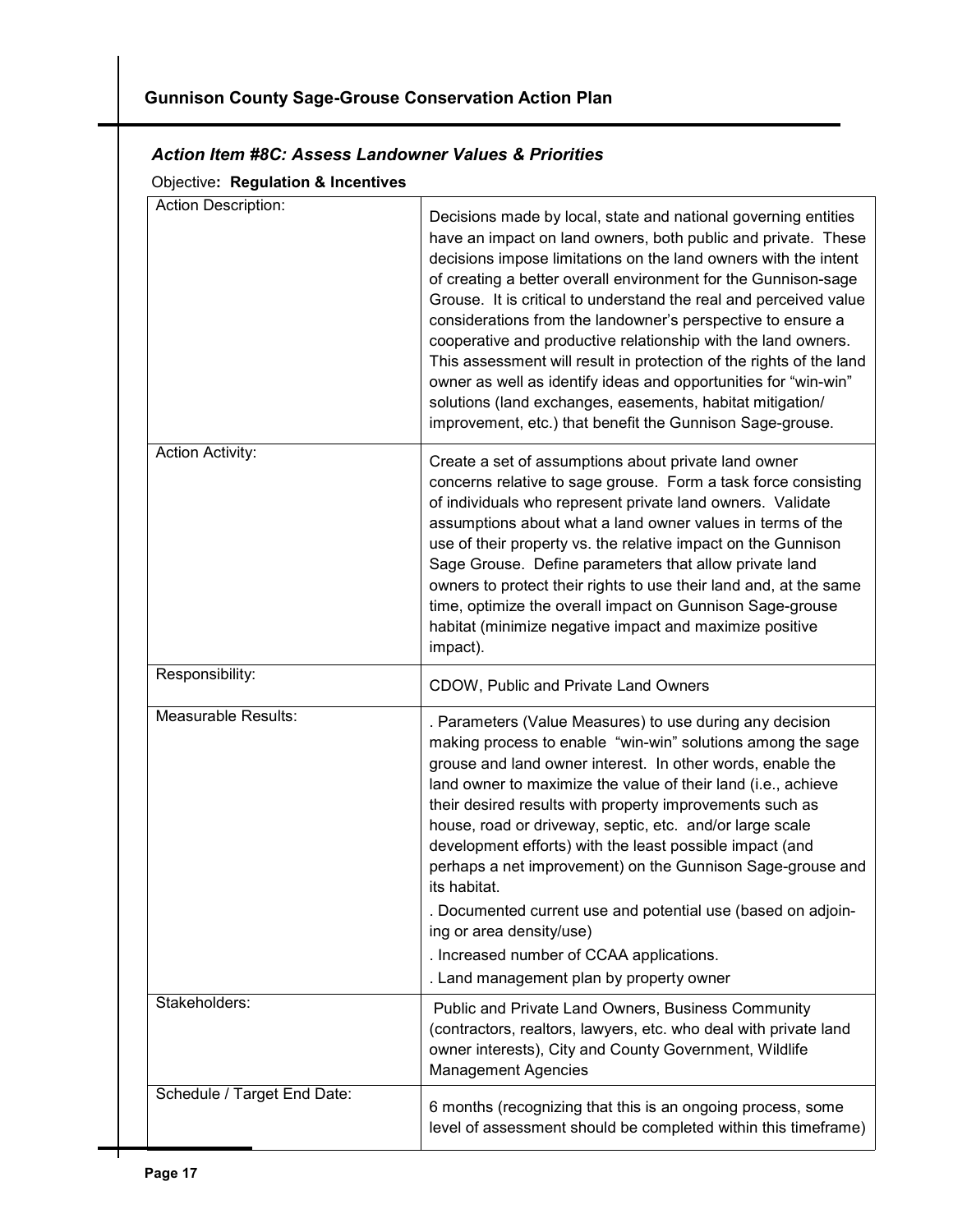| Resource Requirements / Source: | 1. Funding for initial landowner contact, work sessions<br>and information gathering.<br>2. County leadership and stakeholder participation.                                        |
|---------------------------------|-------------------------------------------------------------------------------------------------------------------------------------------------------------------------------------|
| Obstacles / Threats:            | Not obtaining a comprehensive understanding of I<br>landowner priorities. It will require a dedicated effort to<br>educate the individual land owners and assess their<br>feedback. |
| Ranking / Priority              | <b>Medium</b>                                                                                                                                                                       |

#### Action Item #8C: Assess Landowner Values & Priorities, Continued

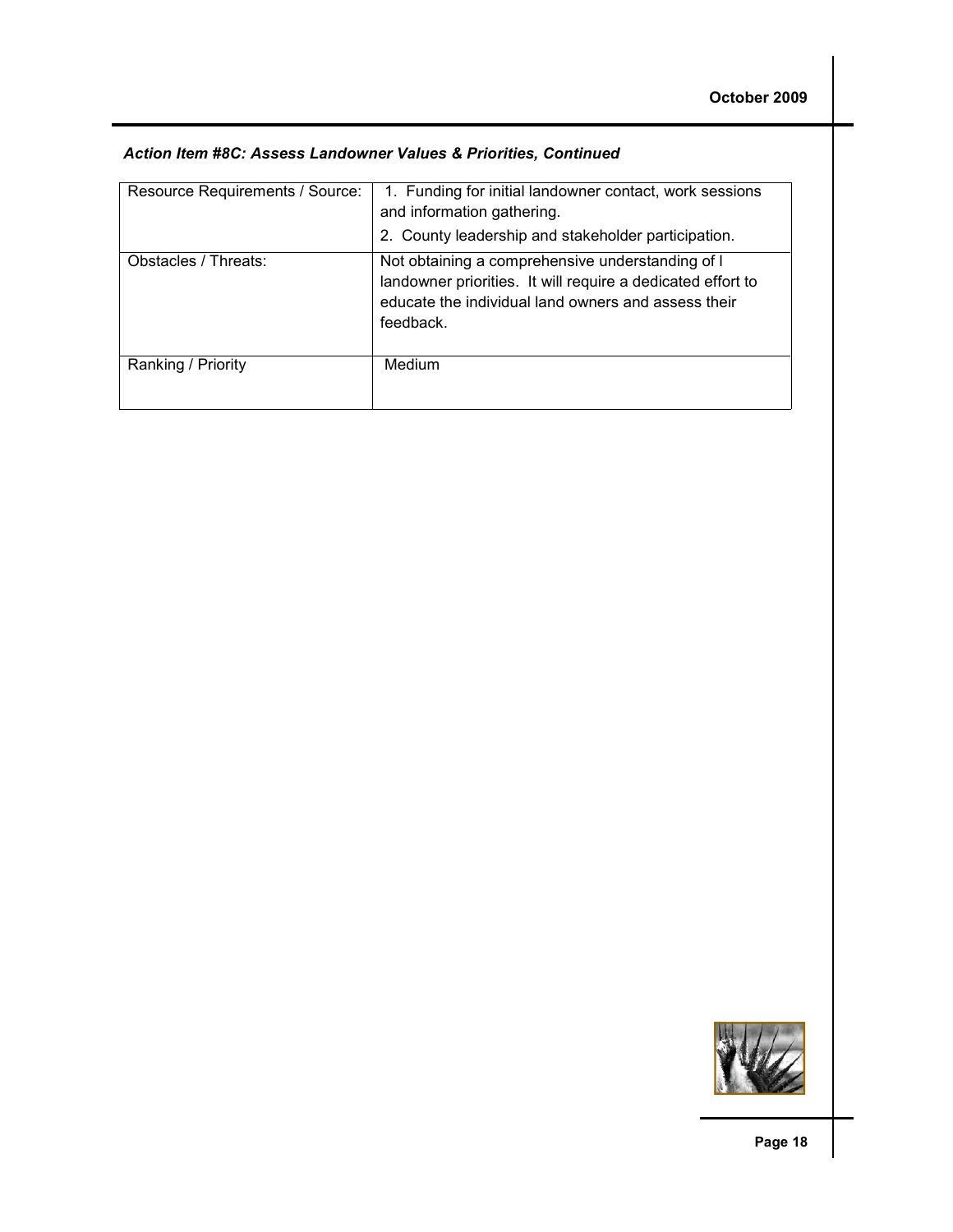#### Action Item #8D: Assess Public Use & Recreation

#### Objective: Habitat/ Regulation & Incentives

| <b>Action Description:</b>      | Public use on private and public lands has a direct impact<br>on the Gunnison Sage-grouse, especially during certain<br>stages in the grouse life cycle. This action will result in<br>clarification of the form and impact of public use/recreation<br>that influences the landscape. There are opportunities to<br>encourage or direct activities to alternative areas during<br>certain times of the year. There may also be the need to<br>restrict certain types of activity within a given area. |
|---------------------------------|--------------------------------------------------------------------------------------------------------------------------------------------------------------------------------------------------------------------------------------------------------------------------------------------------------------------------------------------------------------------------------------------------------------------------------------------------------------------------------------------------------|
| <b>Action Activity:</b>         | Obtain standards and overall project direction from Action<br>Item #8. Assemble subject matter experts representing<br>public use/recreation interests and identify when, how often<br>and the scope of impact to Gunnison Sage-grouse.<br>Generate ideas for managing the use of public lands.<br>These efforts may coincide with other sub-projects.                                                                                                                                                 |
| Responsibility:                 | <b>DOW</b>                                                                                                                                                                                                                                                                                                                                                                                                                                                                                             |
| Measurable Results:             | Within a standard geographic area, provide:<br>. Type of use / recreation activity<br>. Form of use (motorized / non-motorized)<br>. Season of use<br>. Coverage (general use or route specific)<br>. Habitat and/or Sage Grouse impact<br>. Annual variability, seasonal variability<br>. SWOT analysis                                                                                                                                                                                               |
| Stakeholders:                   | NRCS, BLM, NFS, Private Landowner, Business<br>Community                                                                                                                                                                                                                                                                                                                                                                                                                                               |
| Schedule / Target End Date:     | 6 months (recognizing that this is an ongoing process,<br>some level of assessment should be completed within this<br>timeframe)                                                                                                                                                                                                                                                                                                                                                                       |
| Resource Requirements / Source: | . Public participation<br>. Work session and facilitation resources<br>. Mailings and phone interviews                                                                                                                                                                                                                                                                                                                                                                                                 |
| Obstacles / Threats:            | Ability to assemble representatives of the many different<br>uses of the landscape. It will be more difficult to establish<br>meaningful alternatives that are acceptable to the users of<br>the land.                                                                                                                                                                                                                                                                                                 |
| Ranking / Priority              | Medium                                                                                                                                                                                                                                                                                                                                                                                                                                                                                                 |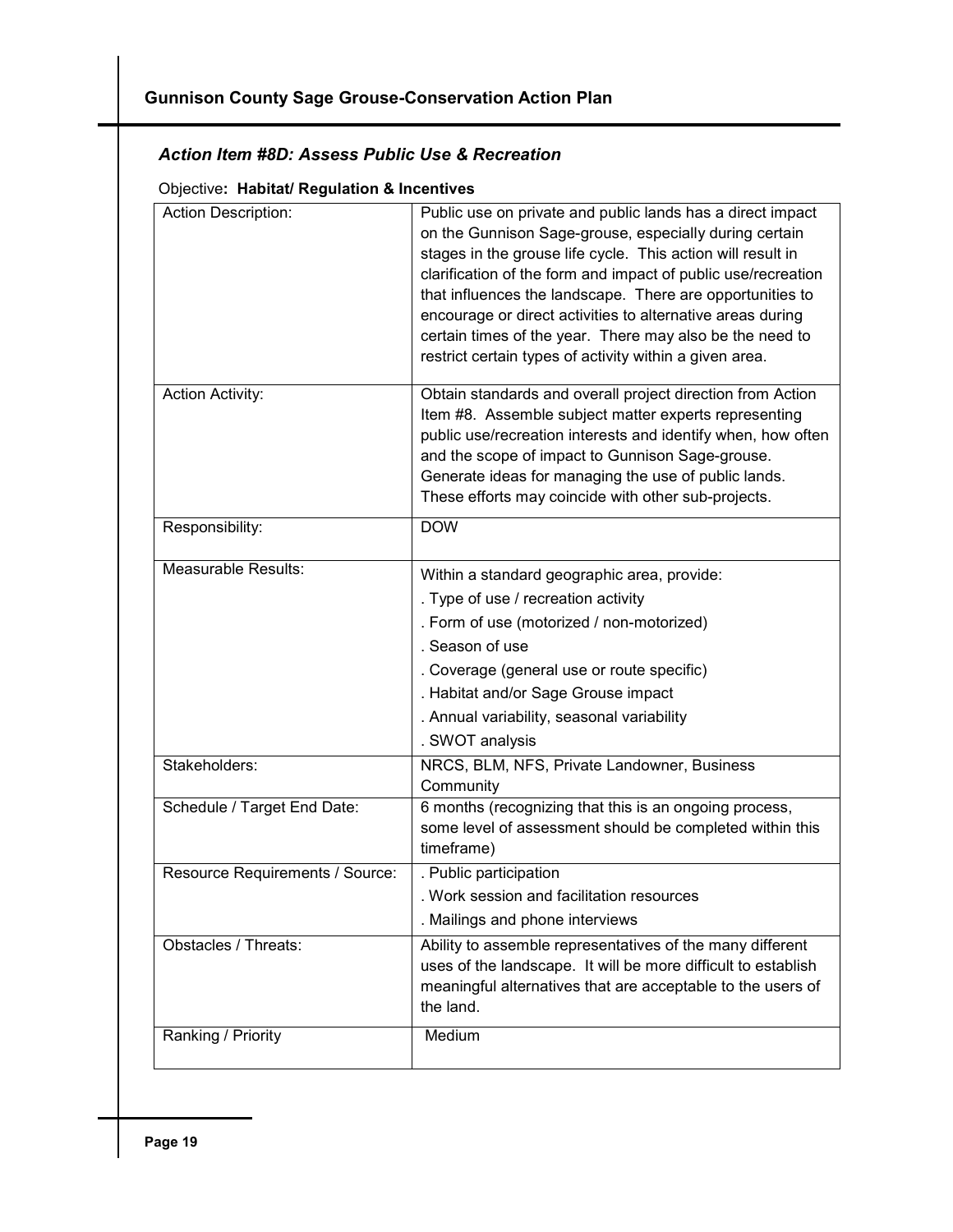#### Action Item #8E: Assess Economic Drivers

#### Objective: Regulation & Incentives

| Action Description:                | What is the highest and best use for the property? Given<br>today's economic drivers and the potential for economic<br>growth in the basin, characterize the potential for future<br>economic application in the respective landscape.<br>Presently, the majority of the landscape is influenced by<br>ranching and/or development. The purpose of this<br>action is to address new and expanded uses, such as<br>solar or wind energy creation, geothermal research and<br>production, forestry, oil, gas, mining, extensions of<br>tourism or WSC, etc. |
|------------------------------------|-----------------------------------------------------------------------------------------------------------------------------------------------------------------------------------------------------------------------------------------------------------------------------------------------------------------------------------------------------------------------------------------------------------------------------------------------------------------------------------------------------------------------------------------------------------|
| <b>Action Activity:</b>            | Obtain standards and overall project direction from<br>Action Item #8. Gather data to represent the condition of<br>the economic drivers during the various seasons.<br>Submit results to the central data collection and reporting<br>resources.                                                                                                                                                                                                                                                                                                         |
| Responsibility:                    | <b>Community Leaders</b>                                                                                                                                                                                                                                                                                                                                                                                                                                                                                                                                  |
| <b>Measurable Results:</b>         | Within a standard geographic area, provide:<br>. Current economic use<br>. Potential (and likely) economic use<br>. Secondary impacts of economic change<br>. Annual variability, seasonal variability<br>. SWOT analysis                                                                                                                                                                                                                                                                                                                                 |
| Stakeholders:                      | All                                                                                                                                                                                                                                                                                                                                                                                                                                                                                                                                                       |
| Schedule / Target End Date:        | 6 months (recognizing that this is an ongoing process,<br>some level of assessment should be completed within<br>this timeframe)                                                                                                                                                                                                                                                                                                                                                                                                                          |
| Resource Requirements /<br>Source: | . Public participation<br>. Work session and facilitation resources<br>. Mailings and phone interviews                                                                                                                                                                                                                                                                                                                                                                                                                                                    |
| Obstacles / Threats:               | Lack of vision and anticipation of the expansion of the<br>economic base in the area.                                                                                                                                                                                                                                                                                                                                                                                                                                                                     |
| Ranking / Priority                 | Medium                                                                                                                                                                                                                                                                                                                                                                                                                                                                                                                                                    |

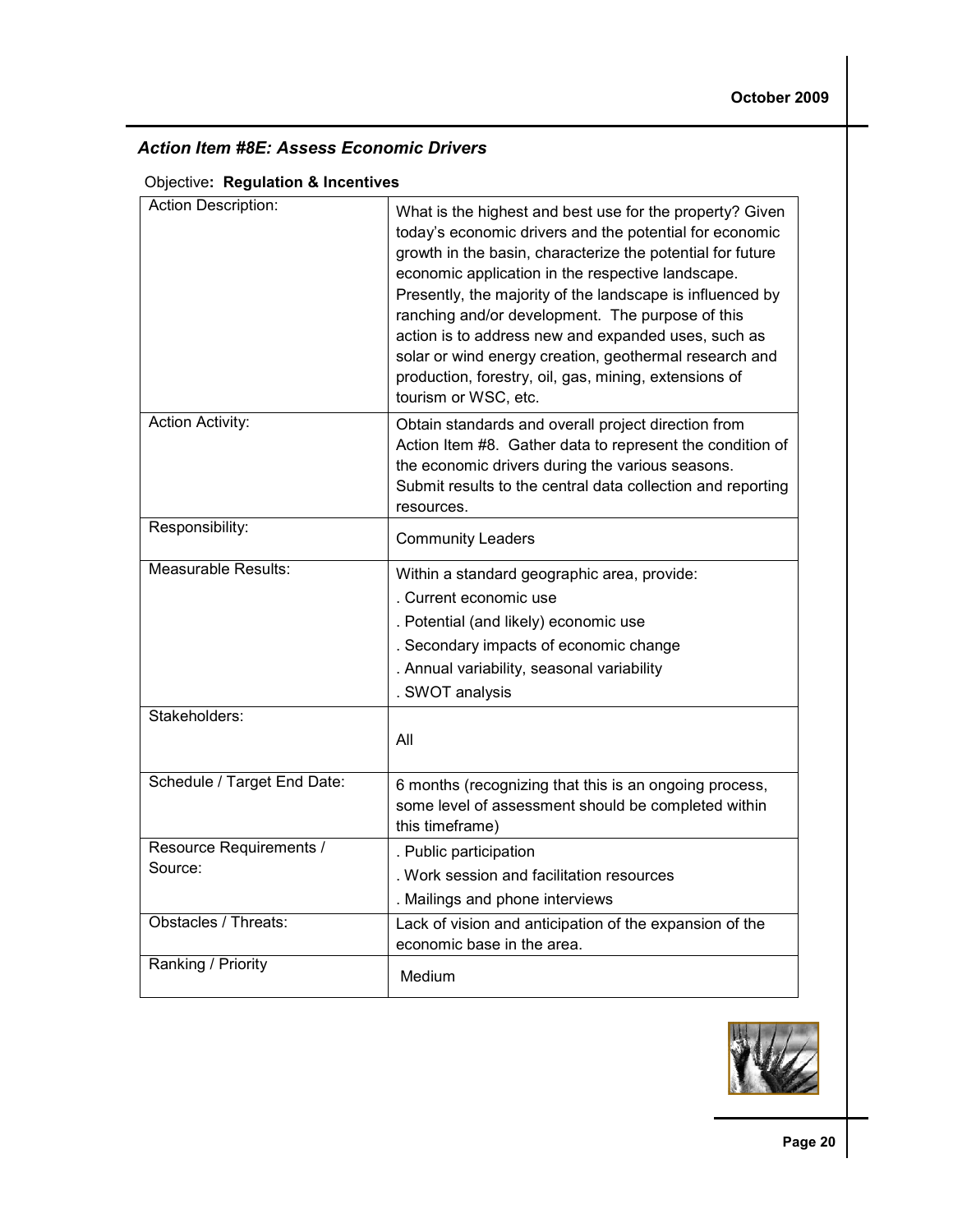#### Action Item #8F: Management Tools & Priority Areas

Objective: Habitat/ Regulation & Incentives

| <b>Action Description:</b> | Given the various components of analysis, compile results<br>and formulate management tools. Based on the group's<br>ability to manage and identify top priorities, define the best                                                                                                                                                                                                                                                                                                                                                                                                                                               |
|----------------------------|-----------------------------------------------------------------------------------------------------------------------------------------------------------------------------------------------------------------------------------------------------------------------------------------------------------------------------------------------------------------------------------------------------------------------------------------------------------------------------------------------------------------------------------------------------------------------------------------------------------------------------------|
|                            | methods that create a win-win scenario for the sage<br>grouse, the respective landowner and the community at<br>large.                                                                                                                                                                                                                                                                                                                                                                                                                                                                                                            |
|                            | Develop a detailed habitat conservation strategy that<br>identifies key sage-grouse habitats within areas that are at<br>high risk of being impacted. Develop and implement tools<br>that allow for the protection of these high quality habitats.<br>This action item requires synthesis of available habitat<br>data, habitat use data, threats potential, etc.                                                                                                                                                                                                                                                                 |
|                            | Landscape Strategy: Develop and implement tools that<br>allow for the protection of high quality habitats within areas<br>that are at high risk of being impacted. For example, the<br>prioritization of land for development and wildlife values is<br>needed. Facilitate/coordinate the effort to prioritize the key<br>Gunnison Sage-grouse leks and seasonal habitats on<br>public and private lands in each of the Conservation Priority<br>Regions in the Gunnison Basin. In doing so, the<br>community will have the needed assurances that decisions<br>made regarding private lands will be consistent and<br>equitable. |
| <b>Action Activity:</b>    | Obtain standards and overall project direction from Action<br>Item #8. Provide findings to central data collection and<br>reporting resources. This Action Item will require some<br>level of assumption about winter range activity given the<br>schedule of the initial effort.                                                                                                                                                                                                                                                                                                                                                 |
| Responsibility:            | <b>Gunnison County</b>                                                                                                                                                                                                                                                                                                                                                                                                                                                                                                                                                                                                            |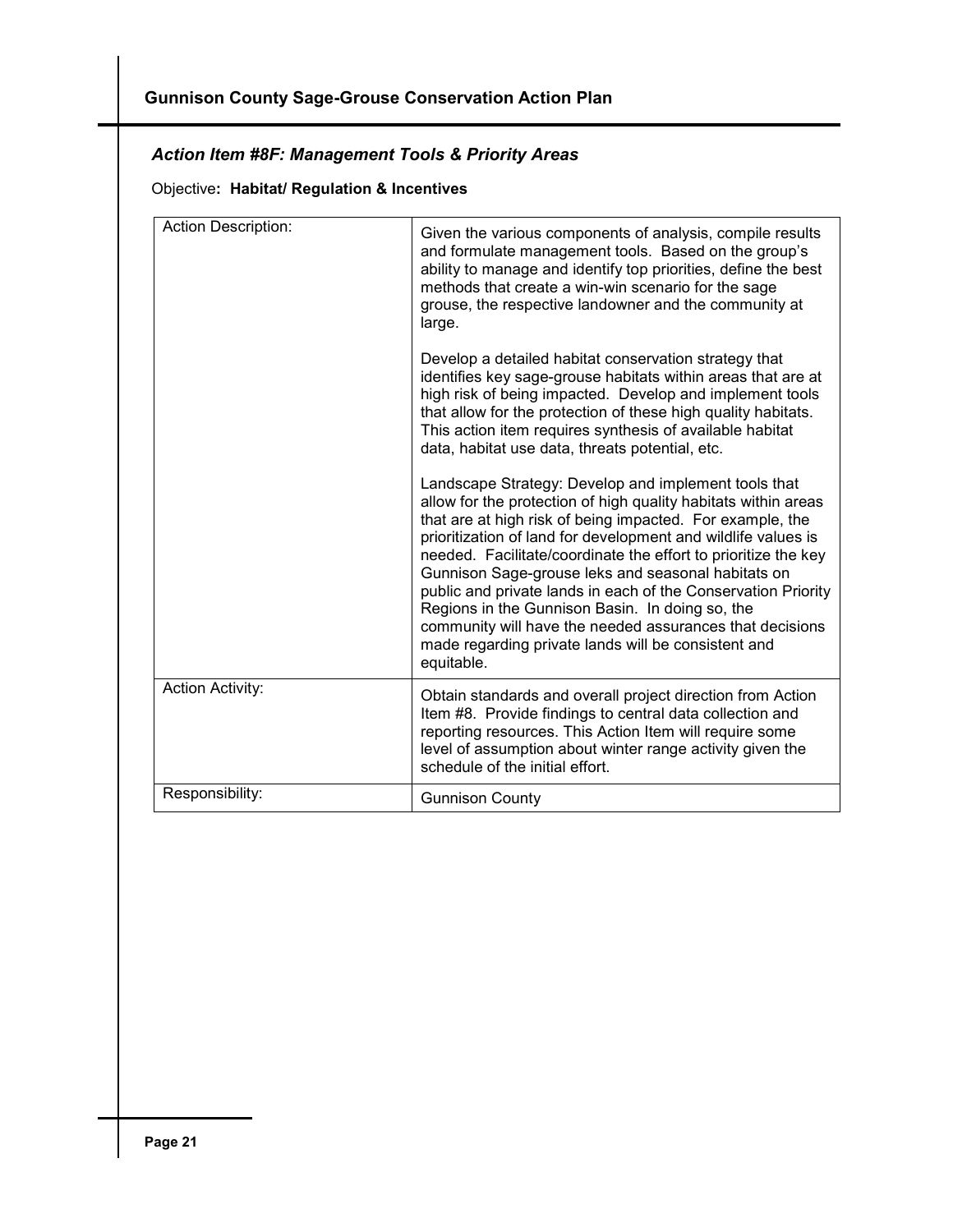| <b>Measurable Results:</b>      |                                                                                                                                                                                                                                                                                                                                                                                                                                                                                                                                                                                                                                                                                                                                                 |
|---------------------------------|-------------------------------------------------------------------------------------------------------------------------------------------------------------------------------------------------------------------------------------------------------------------------------------------------------------------------------------------------------------------------------------------------------------------------------------------------------------------------------------------------------------------------------------------------------------------------------------------------------------------------------------------------------------------------------------------------------------------------------------------------|
|                                 | By geographic area, define the landscape in terms of:<br>. Regulatory or Governmental processes that facilitate the<br>painless protection of these habitats.<br>. Revise City of Gunnison 3-mile Development Plan<br>. Funding opportunities<br>. Authorities and incentives that allow for and encourage<br>protection of key habitats (e.g. land exchanges, mitigation<br>formulas, etc.)<br>. Grouse population objectives<br>. Priority within each area<br>. Development / Preservation efforts<br>. Habitat improvement initiatives<br>. Targeted activity (trade, sale, CCAAs, etc.).<br>. Public information that describes the benefits of participat-<br>ing in habitat protection actions.<br>. Community involvement / sponsorship |
| Stakeholders:                   | Must consider all stakeholders in the strategy development                                                                                                                                                                                                                                                                                                                                                                                                                                                                                                                                                                                                                                                                                      |
| Schedule / Target End Date:     | 6-12 months (recognizing that this is an ongoing process,<br>some level of assessment should be completed within this<br>timeframe). This Action Item is more dependent on the<br>completion of "Sub-projects" 8A through 8E.                                                                                                                                                                                                                                                                                                                                                                                                                                                                                                                   |
| Resource Requirements / Source: | . Report writing and administrative resources<br>. Work sessions to gather information and formulate plans                                                                                                                                                                                                                                                                                                                                                                                                                                                                                                                                                                                                                                      |
| Obstacles / Threats:            | Overcoming the initial resistance of people to get on board,<br>finding compromise to enable all interests to be involved and<br>rewarded. While this is an ongoing process, the initial syn-<br>chronization of effort may result in incomplete data which in<br>turn limits the ability to create a good strategy. Allowing<br>more time to complete this sub-project may be necessary.                                                                                                                                                                                                                                                                                                                                                       |
| Ranking / Priority              | Medium                                                                                                                                                                                                                                                                                                                                                                                                                                                                                                                                                                                                                                                                                                                                          |

#### Action Item: #8F Management Tools & Priority Areas, Continued

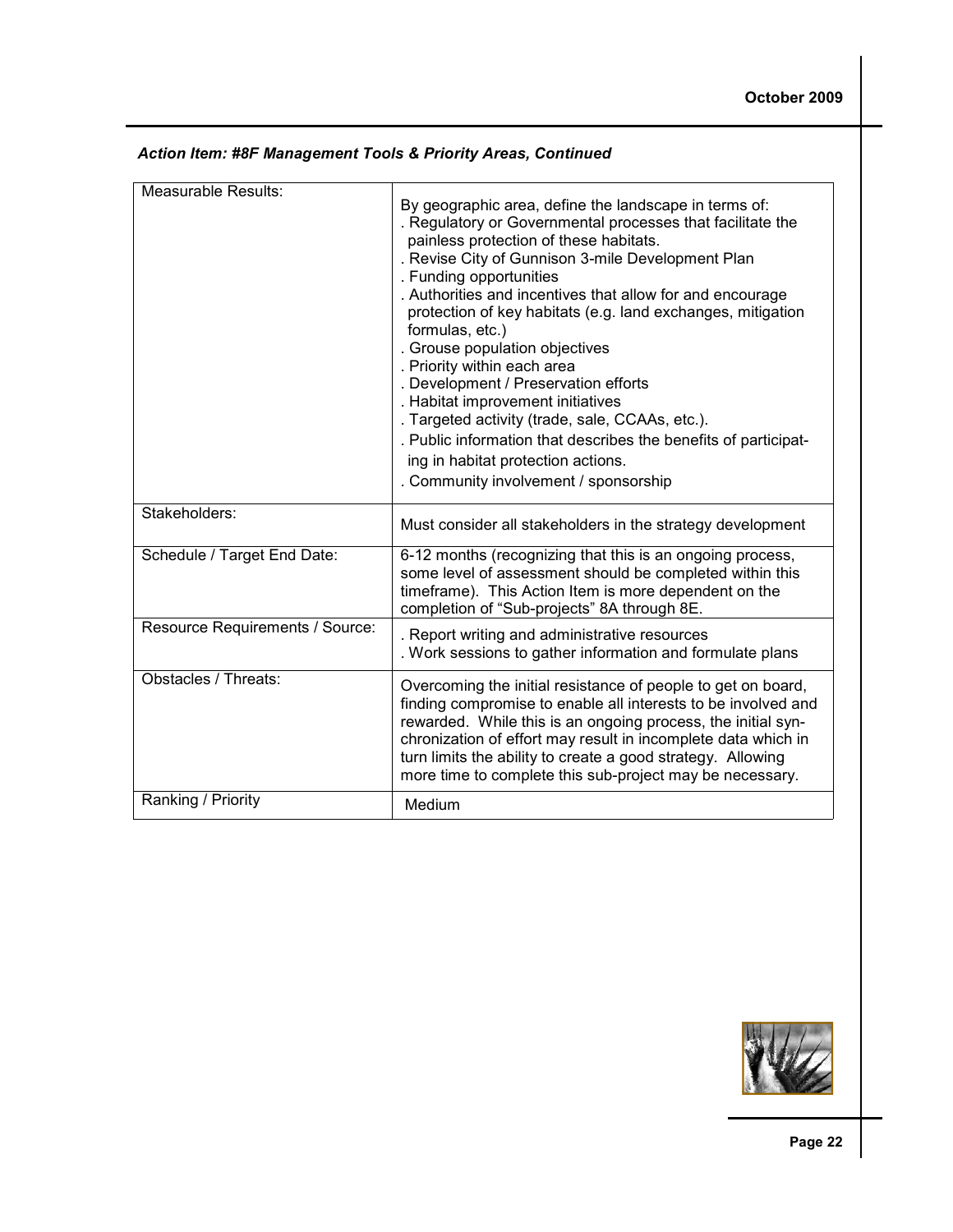|  |  |  | <b>RESERVE</b> |                                                                          |                                                   |                                              |                                               |                                             |                                      |                                |                                                 |                                                  |                     |  |                       |                                               |                                      |                     | Κò.                     |                      |  |                                                                |
|--|--|--|----------------|--------------------------------------------------------------------------|---------------------------------------------------|----------------------------------------------|-----------------------------------------------|---------------------------------------------|--------------------------------------|--------------------------------|-------------------------------------------------|--------------------------------------------------|---------------------|--|-----------------------|-----------------------------------------------|--------------------------------------|---------------------|-------------------------|----------------------|--|----------------------------------------------------------------|
|  |  |  |                | Priority Areas<br>. Al-8F: Overlay 8A-8E and Define Management Tools and | . Al-8E: Assess New and Existing Economic Drivers | ٠<br>Al-8D: Assess Public Use and Recreation | · Al-8C: Assess Landowner Values and Priority | . Al-8B: Assess Habitat and Listing Factors | · Al-8A: Assess Sage Grouse Activity | 8 Management of Priority Areas | 7 Environmental Assessment for Habitat Projects | 6 Coordination of Invasive Plant Control Efforts | 5 Preservation Fund |  | 4 Community Awareness | 3 Use and Facilitation of Local Working Group | 2 Promote Use of GSG Mitigation Fund | 1 Grazing Research  | Action Item Description |                      |  | Implementation Schedule<br>Gunnison Sage Grouse<br>Action Plan |
|  |  |  |                |                                                                          |                                                   |                                              |                                               |                                             |                                      |                                |                                                 |                                                  |                     |  |                       |                                               |                                      |                     | January                 |                      |  |                                                                |
|  |  |  |                |                                                                          |                                                   |                                              |                                               |                                             |                                      |                                |                                                 |                                                  |                     |  |                       |                                               |                                      |                     | February                | Quarter 1            |  |                                                                |
|  |  |  |                |                                                                          |                                                   |                                              |                                               |                                             |                                      |                                |                                                 |                                                  |                     |  |                       |                                               |                                      |                     | March                   |                      |  |                                                                |
|  |  |  |                |                                                                          |                                                   |                                              |                                               |                                             |                                      |                                |                                                 |                                                  |                     |  |                       |                                               |                                      |                     | April                   |                      |  |                                                                |
|  |  |  |                |                                                                          |                                                   |                                              |                                               |                                             |                                      |                                |                                                 |                                                  |                     |  |                       |                                               |                                      |                     | <b>May</b>              | Quarter <sub>2</sub> |  |                                                                |
|  |  |  |                |                                                                          |                                                   |                                              |                                               |                                             |                                      |                                |                                                 |                                                  |                     |  |                       |                                               |                                      |                     | aunr                    |                      |  |                                                                |
|  |  |  |                |                                                                          |                                                   |                                              |                                               |                                             |                                      |                                |                                                 |                                                  |                     |  |                       |                                               |                                      |                     | July                    |                      |  |                                                                |
|  |  |  |                |                                                                          |                                                   |                                              |                                               |                                             |                                      |                                |                                                 |                                                  |                     |  |                       |                                               |                                      |                     | August                  | Quarter 3            |  |                                                                |
|  |  |  |                |                                                                          |                                                   |                                              |                                               |                                             |                                      |                                |                                                 |                                                  |                     |  |                       |                                               |                                      |                     | September October       |                      |  |                                                                |
|  |  |  |                |                                                                          |                                                   |                                              |                                               |                                             |                                      |                                |                                                 |                                                  |                     |  |                       |                                               |                                      |                     |                         |                      |  |                                                                |
|  |  |  |                |                                                                          |                                                   |                                              |                                               |                                             |                                      |                                |                                                 |                                                  |                     |  |                       |                                               |                                      |                     | November December       | Quarter 4            |  |                                                                |
|  |  |  |                |                                                                          |                                                   |                                              |                                               |                                             |                                      |                                |                                                 |                                                  |                     |  |                       |                                               |                                      |                     |                         |                      |  |                                                                |
|  |  |  |                |                                                                          |                                                   |                                              |                                               |                                             |                                      |                                |                                                 |                                                  |                     |  |                       |                                               |                                      | Est. 5 year project | ONGOING                 |                      |  |                                                                |

# Implementation Schedule Implementation Schedule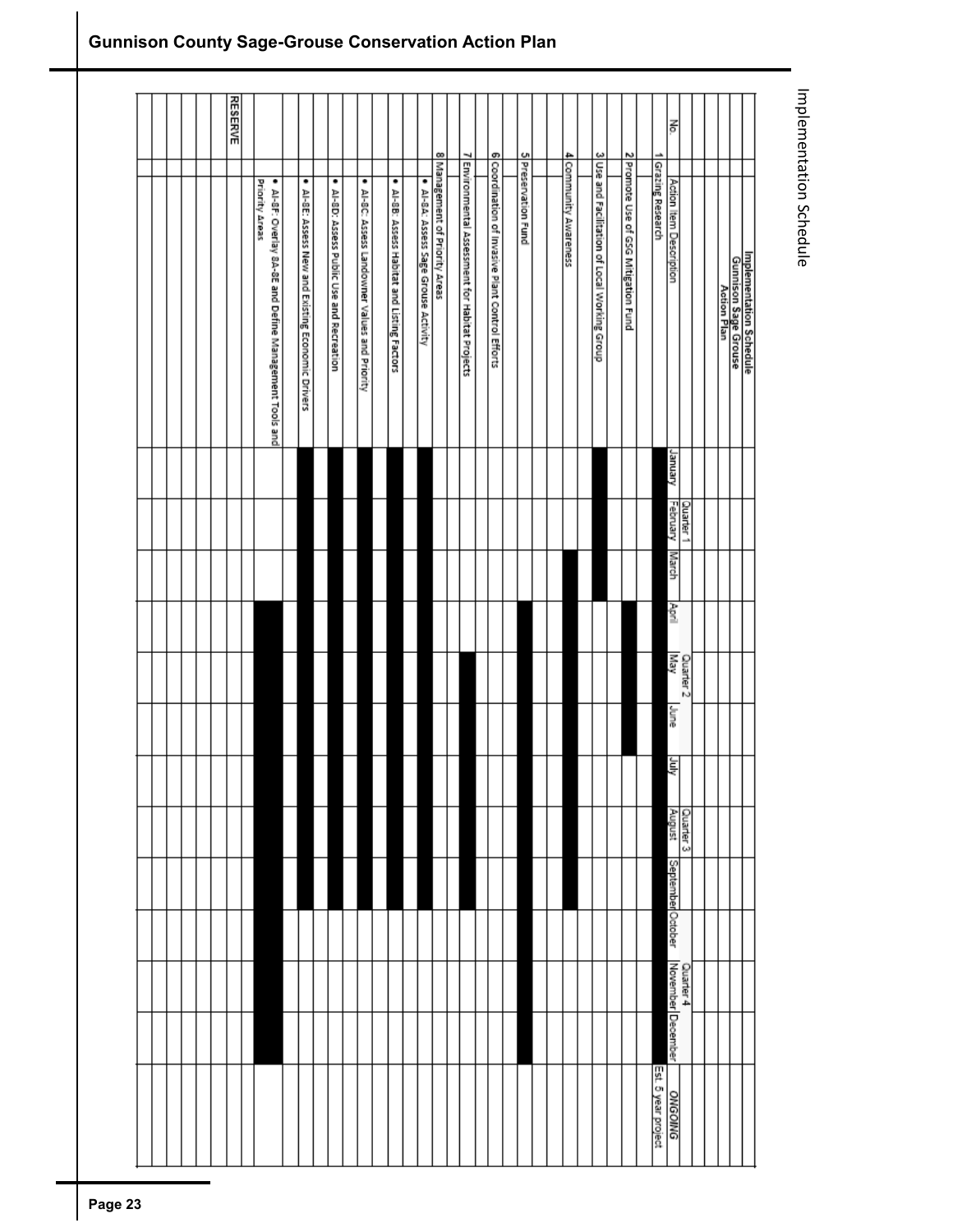

#### October 2009